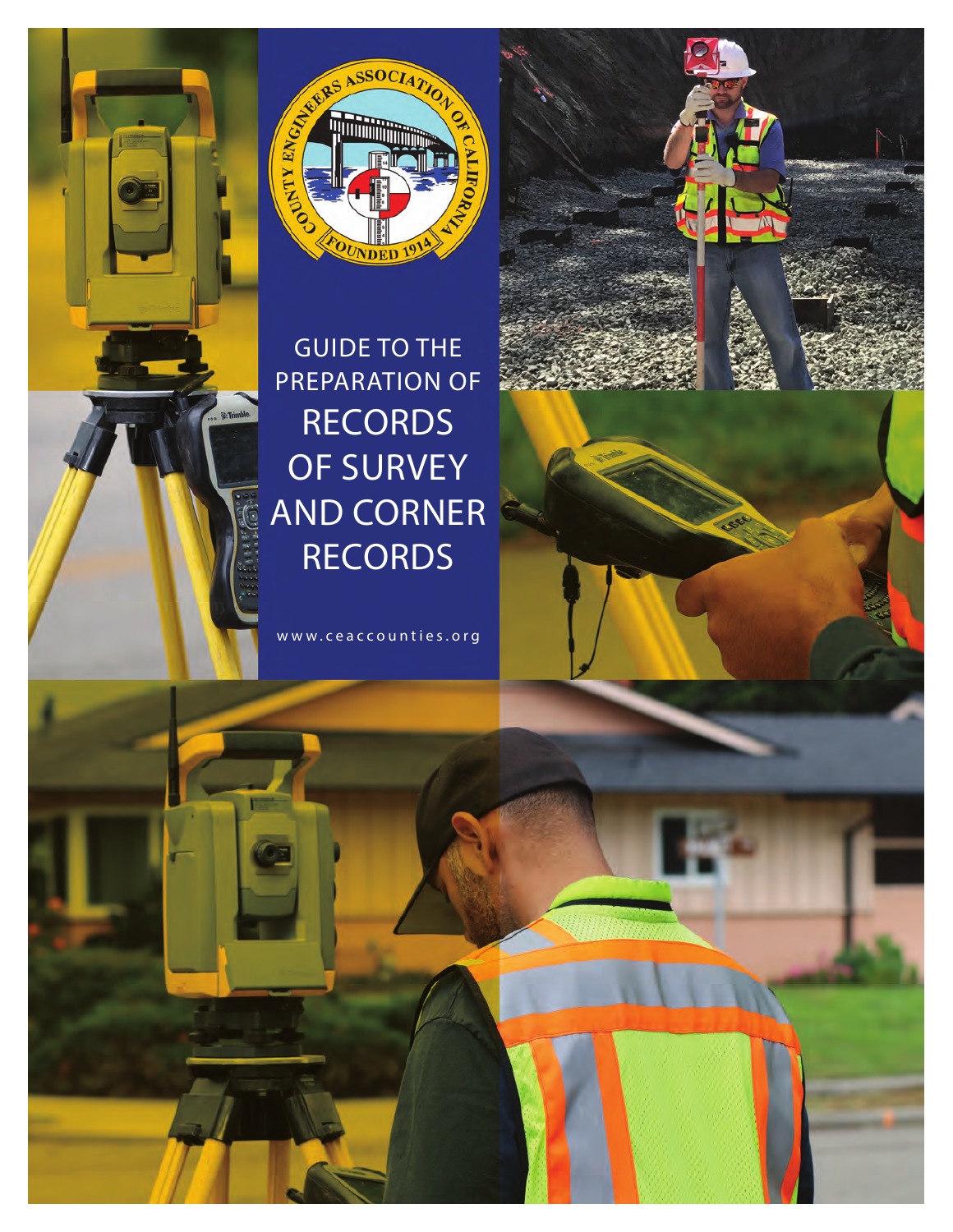# **RECORD OF SURVEY AND CORNER RECORD**

### **PREFACE**

In writing this, it was the purpose of the County Engineers Association of California to develop a statement of procedure for filing records of survey and corner records which, if followed by the surveyor or engineer, would result in the document being filed with a minimum of difficulty in all of the counties. The materials presented here represent the results of this effort.

Recognizing that the Land Surveyor or Civil Engineer is a professional practitioner and that the Professional Land Surveyors' Act allows great flexibility in the preparation of the record of survey map, these materials are presented as guidelines which are believed to reflect good professional practice without being unduly restrictive. These guidelines are NOT to be construed as representing one method which is acceptable in all circumstances.

This Guide is current and conforms to the Professional Land Surveyors' Act through January 1, 2021. It is not our intent to update it annually.

This Guide was revised in June 1991 to include GPS records of survey guidelines (1<sup>st</sup> Revision). These guidelines were developed with the participation of the following agencies/ organizations:

County Engineers Association of California, League of California Surveying Organizations, Caltrans, California Land Surveyors Association.

| Prepared by:                                     | Lou Hall, San Diego County and E. Art Varon, Ventura County                                                                                                                                                                                                                                                   |
|--------------------------------------------------|---------------------------------------------------------------------------------------------------------------------------------------------------------------------------------------------------------------------------------------------------------------------------------------------------------------|
| Submitted by:                                    | John Canas, Chair Surveying and Land Use Committee - March 10, 1989                                                                                                                                                                                                                                           |
| 2 <sup>nd</sup> Revision by:                     | John Canas, Orange County - January 1, 1995                                                                                                                                                                                                                                                                   |
| 3 <sup>rd</sup> Revision by:<br>With input from: | John Canas, Orange County - January 1, 2000<br>The League of California Surveying Organizations - Revision Committee<br>Daniel Moye, San Bernardino County, Chair<br>Michael Emmons, Santa Barbara County<br>Robert Chacon, Ventura County<br>Paul Smith, Los Angeles County<br>Robert Vasquez, Orange County |
| 4 <sup>th</sup> Revision by:<br>With input from: | Michael B. Emmons, Santa Barbara County - January 1, 2009<br>The League of California Surveying Organizations - Revision committee<br>Ray Mathe, Orange County, Chair<br>Michael Raihle, San Bernardino County<br>Jon Hornecker, Orange County<br>California Land Surveyors Association                       |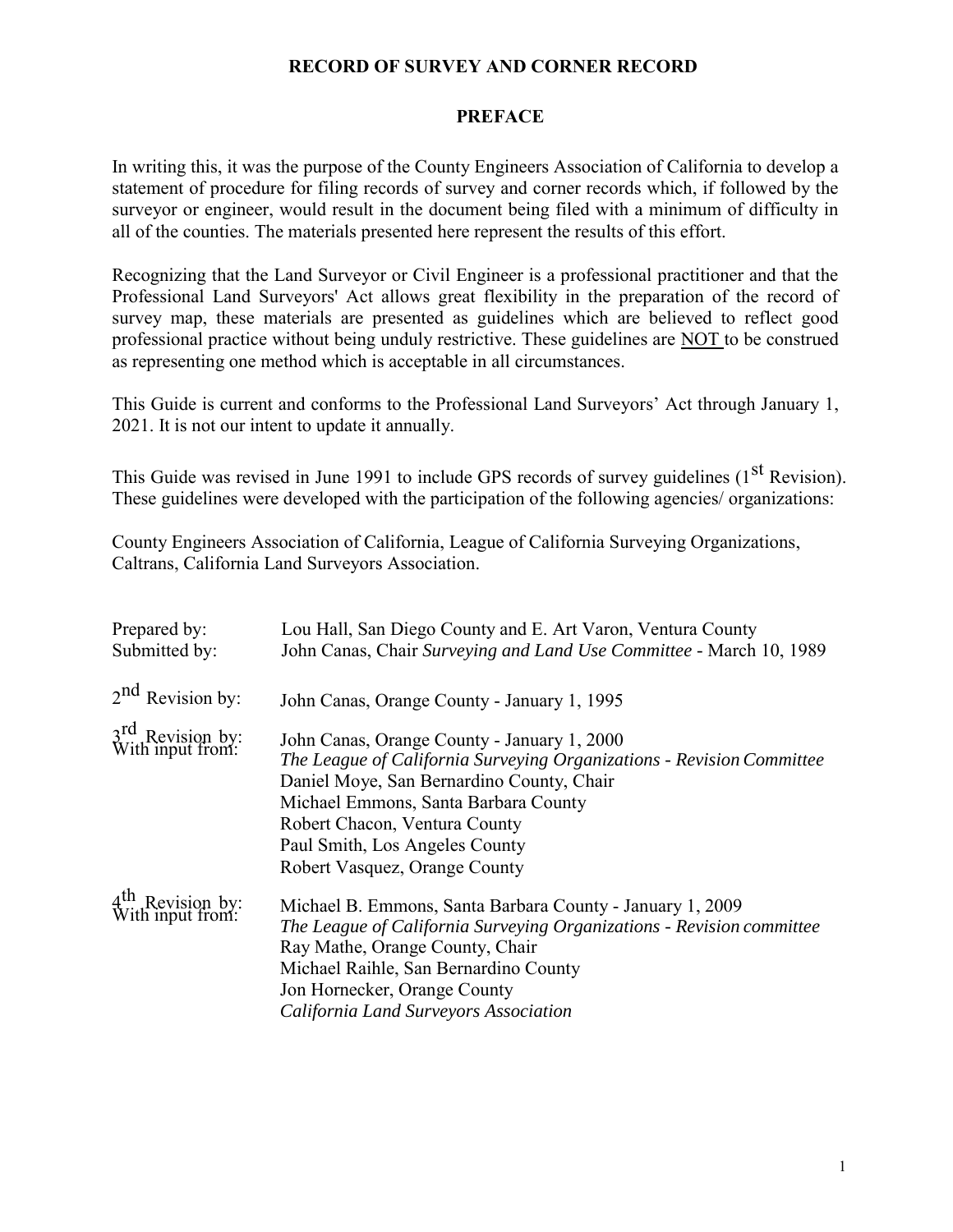| $5^{\text{th}}$ Revision by:<br>With input from: | John Canas, CSRC - June 22, 2015<br>Greg Helmer<br><b>Rich Maher</b><br>Kimberly Holtz                                                                                                  |
|--------------------------------------------------|-----------------------------------------------------------------------------------------------------------------------------------------------------------------------------------------|
| $6th$ Revision by:<br>With input from:           | Aleksandar Jevremovic, Santa Barbara County - July 30, 2020<br>Warren Smith, Tuolumne County<br>Ray Mathe, San Diego County<br>Pat Minturn, Shasta County<br>Ian Wilson, Alameda County |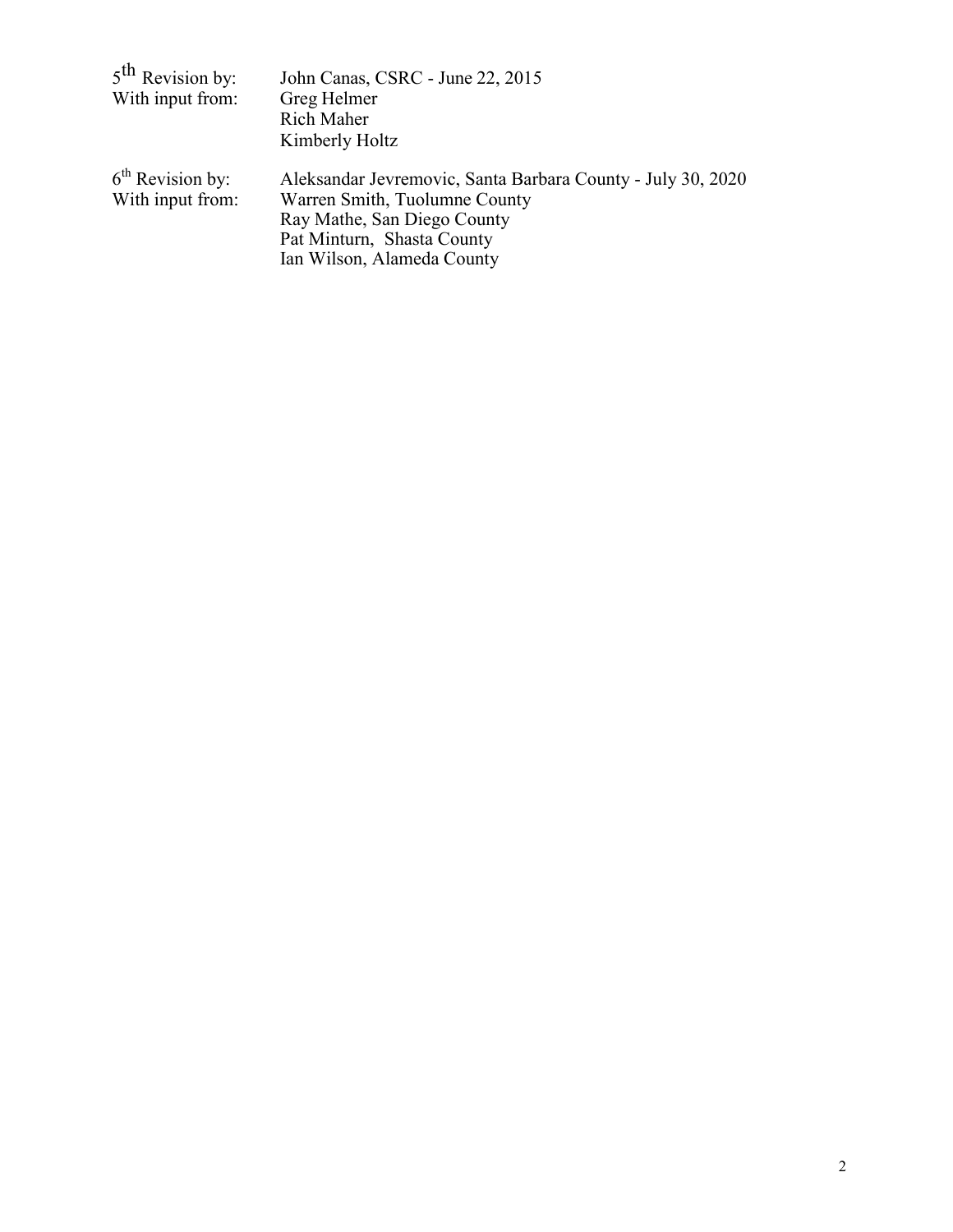## **TABLE OF CONTENTS**

# **CORNER RECORDS**

| Responsibilities of the County Surveyor when examining a Corner Record7 |  |
|-------------------------------------------------------------------------|--|
|                                                                         |  |

# **RECORDS OF SURVEY**

| Responsibilities of the County Surveyor when examining a Record of Survey 12-13 |
|---------------------------------------------------------------------------------|
|                                                                                 |
|                                                                                 |
|                                                                                 |
|                                                                                 |

# **SAMPLES**

Local variations in practice make it difficult to provide examples of maps which are generic enough to be across the state. Please contact your local County Surveyor for samples of recently filed Corner Records and Records of Survey.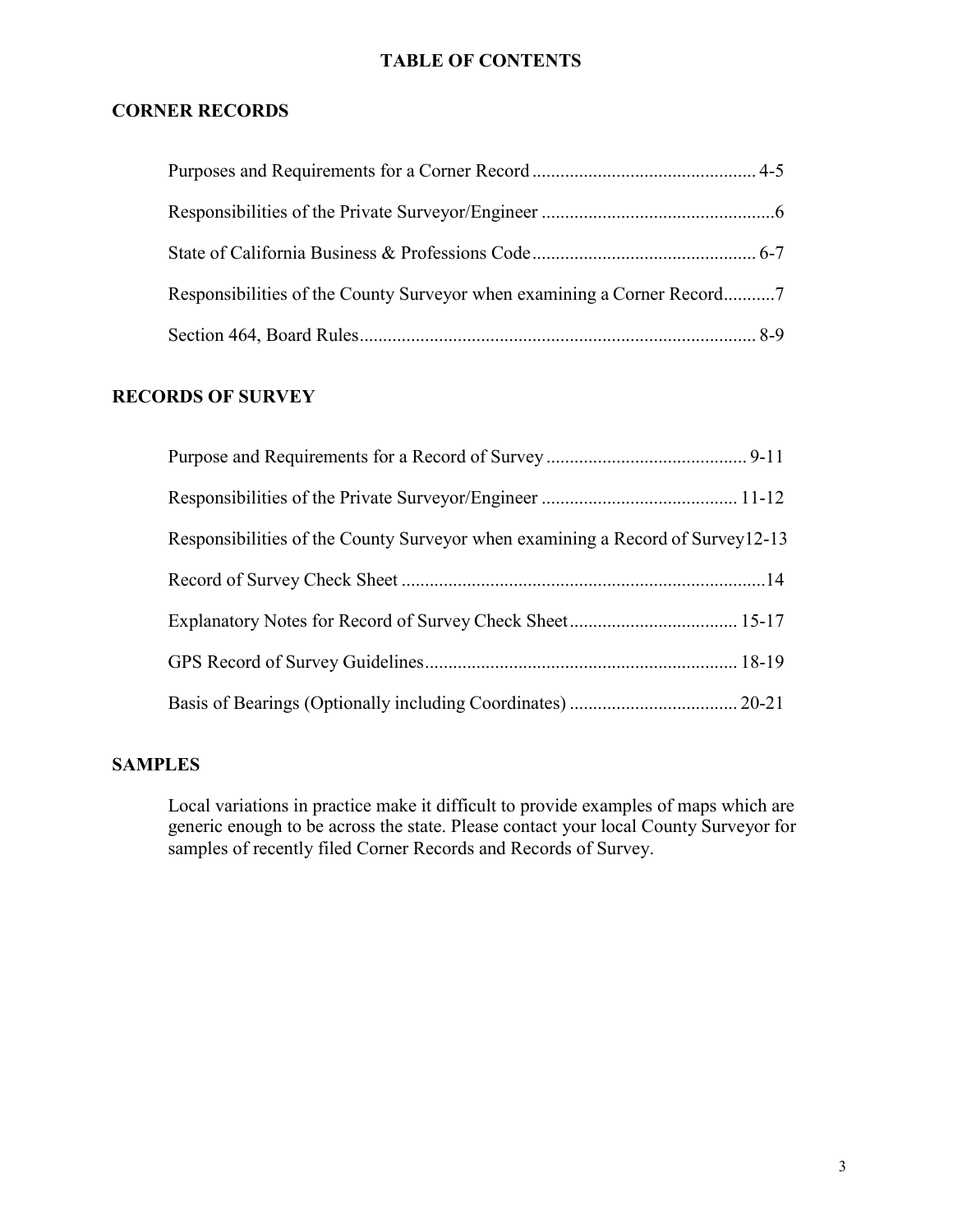# **LAND SURVEYOR DEFINED**

Surveyor as used in this guide shall refer to a licensed land surveyor or registered civil engineer authorized to practice land surveying in accordance with Section 8731 of the Professional Land Surveyors' Act.

# **PURPOSES AND REQUIREMENTS FOR A CORNER RECORD**

The corner record is the means by which the re-establishment or rehabilitation of public land survey corners or other property corners may be made of record and brought to public attention. The Professional Land Surveyors' Act (Business and Professions Code, Chapter 15, Division 3, Section 8700 et.seq.) provides that:

1. A corner record shall be filed for every public land survey corner or accessory, except a "lost corner", which is found, set, reset or used as control in any survey by a Land Surveyor. (8773(a))

After the establishment of a lost corner, as defined by the Manual of Instructions for the Survey of the Public Lands of the United States, a record of survey shall be filed as set forth in Section 8764. (8773(b))

A Land Surveyor may file a corner record as to any property corners, property controlling corners, reference monuments or accessories to a property corner.  $(8773(c))$ 

The filing of a corner record with the County Surveyor does not relieve the Land Surveyor of the responsibility to file a record of survey if required by Section 8762 of the Professional Land Surveyors' Act.

A record of survey may be filed in lieu of a corner record.

- 2. A corner record shall be filed in cases where a Record of Survey is not required per 8765(d) when the survey is a retracement of lines shown on a subdivision map, official map or record of survey, where no material discrepancies with such record are found and sufficient monumentation is recovered to accurately locate the record corner positions and any property corners set, reset or found to be of a different character than indicated by prior records are shown thereon. (8765(d))
- 3. No corner record needs to be filed (8773.4) when:
	- (a) A corner record is on file and the corner is found as described in the existing corner record.
	- (b) All conditions of Section 8773 are complied with by proper notation on a record of survey or subdivision map filed in compliance with the Land Surveyors' Act or Subdivision Map Act.
	- (c) When the survey is a survey of a mobile home park interior lot as defined in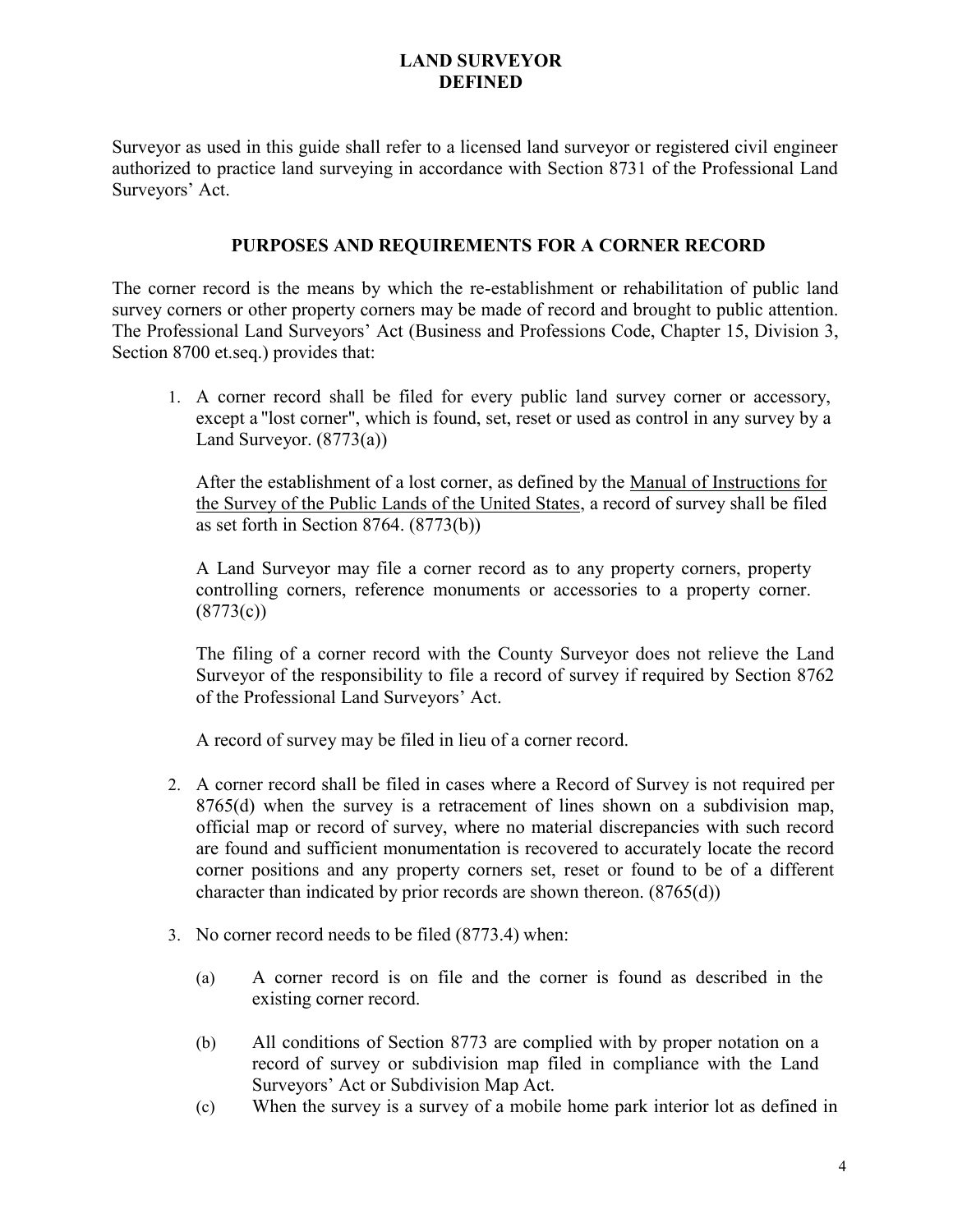Section 18210 of the Health and Safety Code, provided that no subdivision map, official map, or record of survey has been previously filed for the interior lot or no conversion to residential ownership has occurred pursuant to Section 66428.1 of the Government Code.

Corner records may be submitted in lieu of a record of survey to document routine surveys provided certain conditions are met. The intent is to expedite the entry of survey information into the public record. The following guidelines are presented pursuant to that goal:

- 1. The corner record should be legible, clear and dark enough for archival and reproduction purposes. All signatures to be in ink.
- 2. A Corner Record shall be a single 8.5 x 11 inch sheet which may consist of a front and back page.
- 3. When monuments are recovered, their record, status and description should be identified. "No record" monuments should be identified as such.
- 4. The corner record should clearly indicate the method used to determine the location of all monuments set.
- 5. A corner record may be used when monuments are set at points previously shown on a subdivision map, official map or record of survey.
- 6. More than one monument may be shown on a corner record provided the sketch is adequate to indicate how each monument was set and its relationship to other monuments.
- 7. A record of survey shall be filed for the survey of a parcel described by a "metes and bounds" description and not shown on a previously filed or recorded subdivision map, official map or record of survey.
- 8. A corner record may be filed in lieu of a record of survey on lots within a subdivision where no original monuments are shown to have been set, provided there is no material discrepancy with record and sufficient monumentation is found to establish the precise location of property corners thereon. (8765(d))
- 9. Sections 8762 (b) and 8765 (d) of the Professional Land Surveyors' Act limits "material discrepancy" to the material discrepancy in the position of points, lines, or in dimensions.
- 10. California Coordinate System references may be included at the discretion of the submitting surveyor. In this event, field measured ties to CCS83 points shall be shown. (Public Resources Code Sections 8813 through 8817).
- 11. Any survey based upon the metric system should be clearly identified as such. It is recommended that a bold note and/or metric logo be placed on the drawing.
- 12. A Corner Record or Record of Survey shall be filed to perpetuate existing monuments as referenced in Section 8771(b)  $\&$  (c) of the Professional Land Surveyors' Act.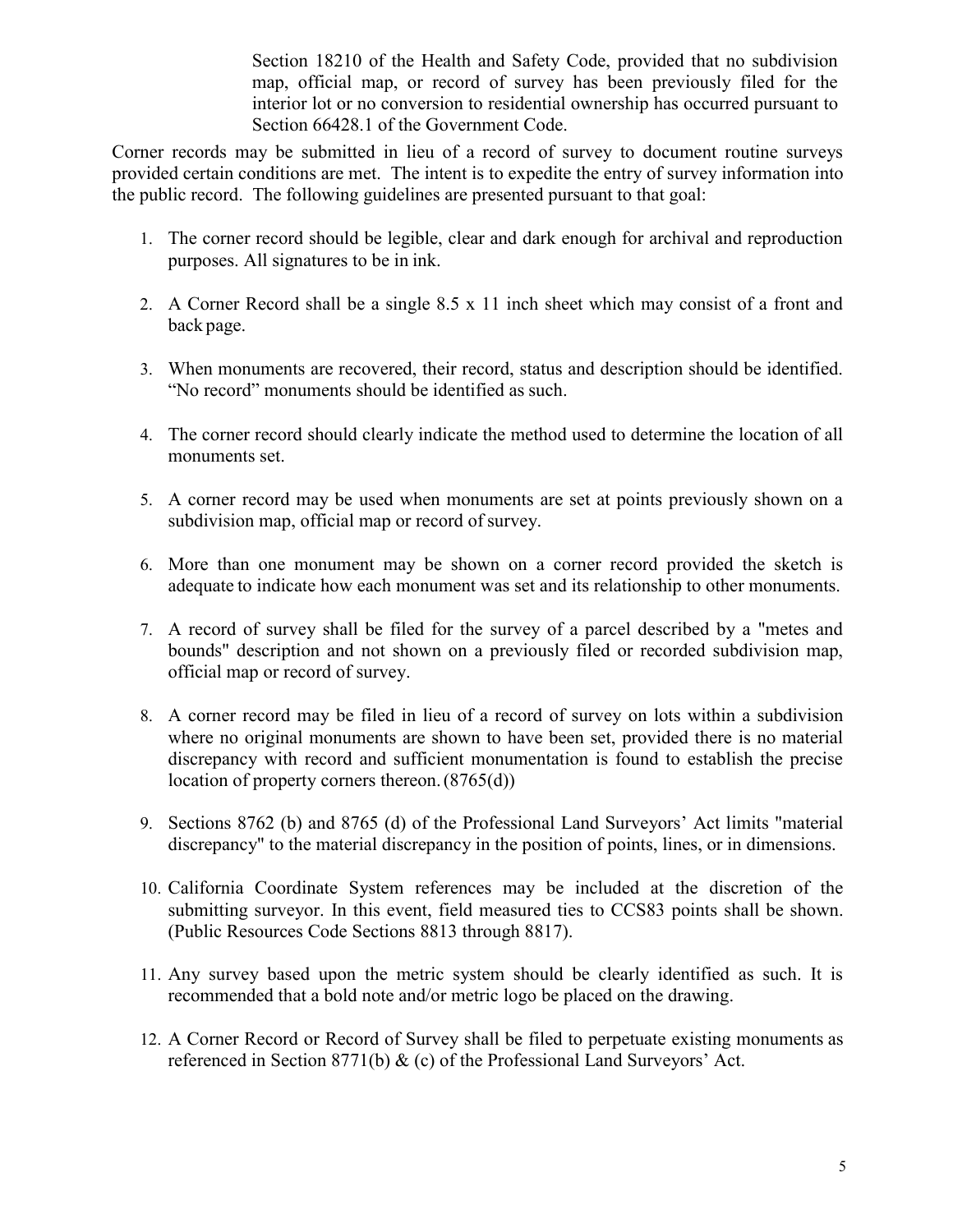### **RESPONSIBILITIES OF THE PRlVATE SURVEYOR/ ENGINEER**

### **-CORNER RECORD-**

- 1. It is the surveyor's responsibility to understand the conditions under which a corner record may be filed in compliance with the Professional Land Surveyors' Act.
- 2. The surveyor shall complete, sign, date and stamp with his/her seal, and file with the County Surveyor of the County in which the corner is located, a corner record when required.  $(411(h))$
- 3. The sketch prepared as part of the corner record shall be sufficiently complete and in accordance with Board Rule 464 to allow another surveyor to determine the method used to establish the corner. The drawing shall show measurements which relate the corner to other identifiable monuments. (Board Rule 464 (a)(10))
- 4. The surveyor shall reconstruct or rehabilitate the corner monuments shown on a corner record and accessories to such corners, so that the same shall be left by him/her in such physical condition that it remains a permanent monument. (8773.3)
- 5. The surveyor shall file the corner record within 90 days from the date a corner was found, set, reset or used as control on any survey, when required. (Board Rule 464(10)(c), 8762 LS Act)

### **STATE OF CALIFORNIA, BUSINESS & PROFESSIONS CODE**

#### **8771. Setting of monuments in general; monument perpetuation**

(a) Monuments set shall be sufficient in number and durability and efficiently placed so as not to be readily disturbed, to ensure, together with monuments already existing, the perpetuation or facile reestablishment of any point or line of the survey.

(b) When monuments exist that control the location of subdivisions, tracts, boundaries, roads, streets, or highways, or provide horizontal or vertical survey control, the monuments shall be located and referenced by or under the direction of a licensed land surveyor or licensed civil engineer legally authorized to practice land surveying prior to the time when any streets, highways, other rights-of-way, or easements are improved, constructed, reconstructed, maintained, resurfaced, or relocated, and a corner record or record of survey of the references shall be filed with the county surveyor.

(c) A permanent monument shall be reset in the surface of the new construction or a witness monument or monuments set to perpetuate the location if any monument could be destroyed, damaged, covered, disturbed, or otherwise obliterated, and a corner record or record of survey shall be filed with the county surveyor prior to the recording of a certificate of completion for the project. Sufficient controlling monuments shall be retained or replaced in their original positions to enable property, right-of-way and easement lines, property corners, and subdivision and tract boundaries to be reestablished without devious surveys necessarily originating on monuments differing from those that currently control the area.

(d) The governmental agency performing or permitting construction or maintenance work is responsible for ensuring that either the governmental agency or landowner performing the construction or maintenance work provides for monument perpetuation required by this section.

(e) It shall be the duty of every licensed land surveyor or licensed civil engineer legally authorized to practice land surveying to assist the governmental agency in matters of maps, field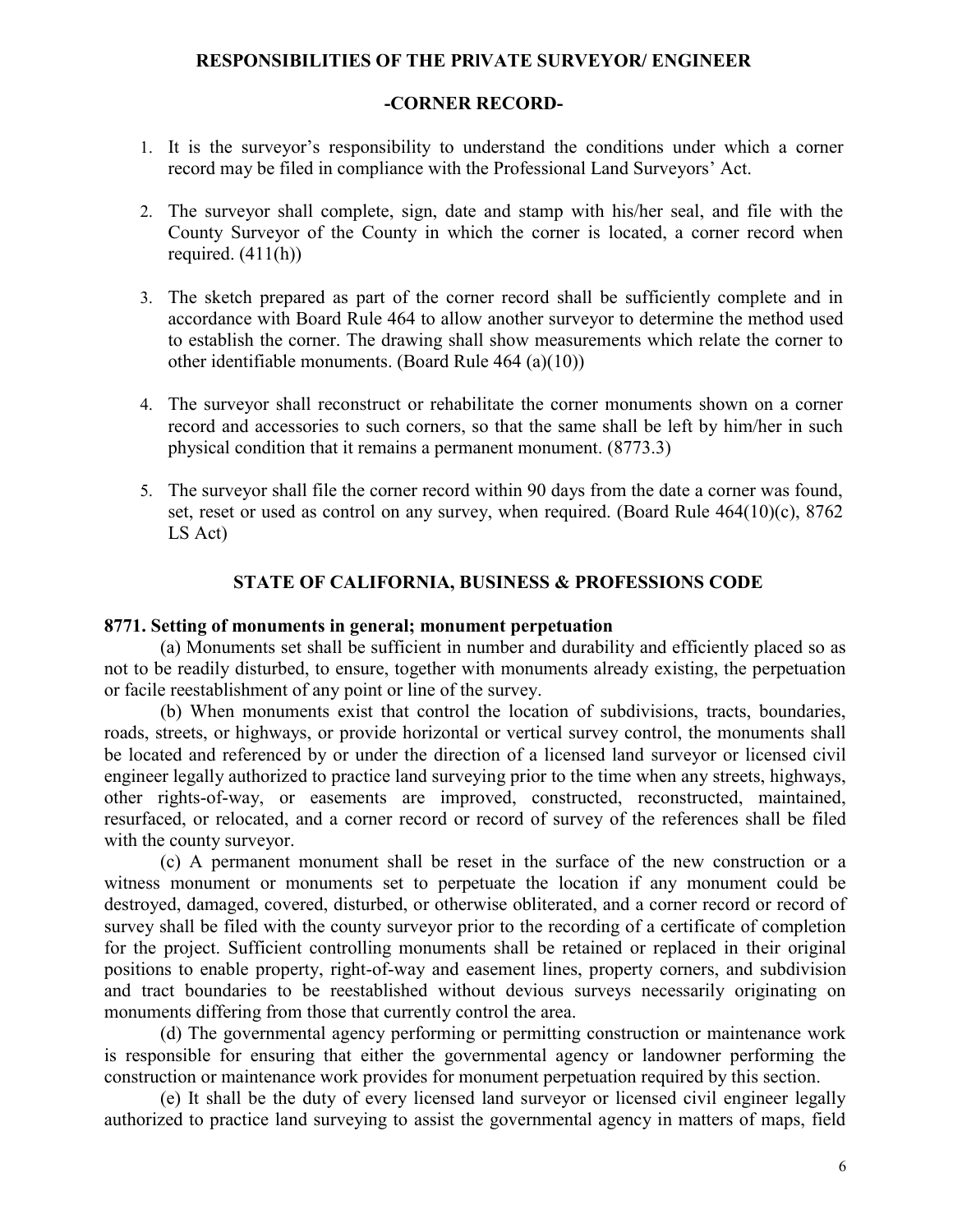notes, and other pertinent records. Monuments set to mark the limiting lines of highways, roads, streets or right-of-way or easement lines shall not be deemed adequate for this purpose unless specifically noted on the corner record or record of survey of the improvement works with direct ties in bearing or azimuth and distance between these and other monuments of record.

(f) The decision to file either a corner record or a record of survey as required by subdivision (b) or (c) shall be at the election of the licensed land surveyor or licensed civil engineer legally authorized to practice land surveying submitting the document.

[Amended, Chapter 400, Statutes of 2014]

# **RESPONSIBILITIES OF THE COUNTY SURVEYOR WHEN EXAMINING A CORNER RECORD**

- 1. The County Surveyor shall, by examination, assure that the corner record does not indicate a division of land nor require a record of survey, after which he/she shall file the corner record.
- 2. The County Surveyor of the County containing the corner shall receive and file the completed corner record by assigning a document number to the corner record and securing it in a book for that purpose. (8773.2)
- 3. Corner records shall be filed and cross-indexed in such a manner to be readily available to the public for research purposes. (8774.5)
- 4. The County Surveyor shall examine the corner record within 20 working days after receipt for conformance with the Professional Land Surveyors' Act. (8773.2)
- 5. Should the County Surveyor discover that a problem exists with the corner record, as submitted, he/she shall return it to the surveyor or engineer authorized to practice land surveying who submitted it, with a full written explanation of the problem. The surveyor or engineer who submitted the corner record has the option of correcting the corner record or asking the County Surveyor to file it as originally submitted. If the surveyor or engineer requests the County Surveyor to file the corner record as originally submitted, the County Surveyor shall describe the problem in the County Surveyor's comment on the form and file it as requested within 10 working days after receipt. When the County Surveyor places an explanatory note on a corner, he/she shall transmit a copy of the filed document within 10 working days of the filing to the submitting land surveyor or registered civil engineer. (8773.2)

The required form to use and examples of corner records now filed within the State are provided as an example of properly executed corner records.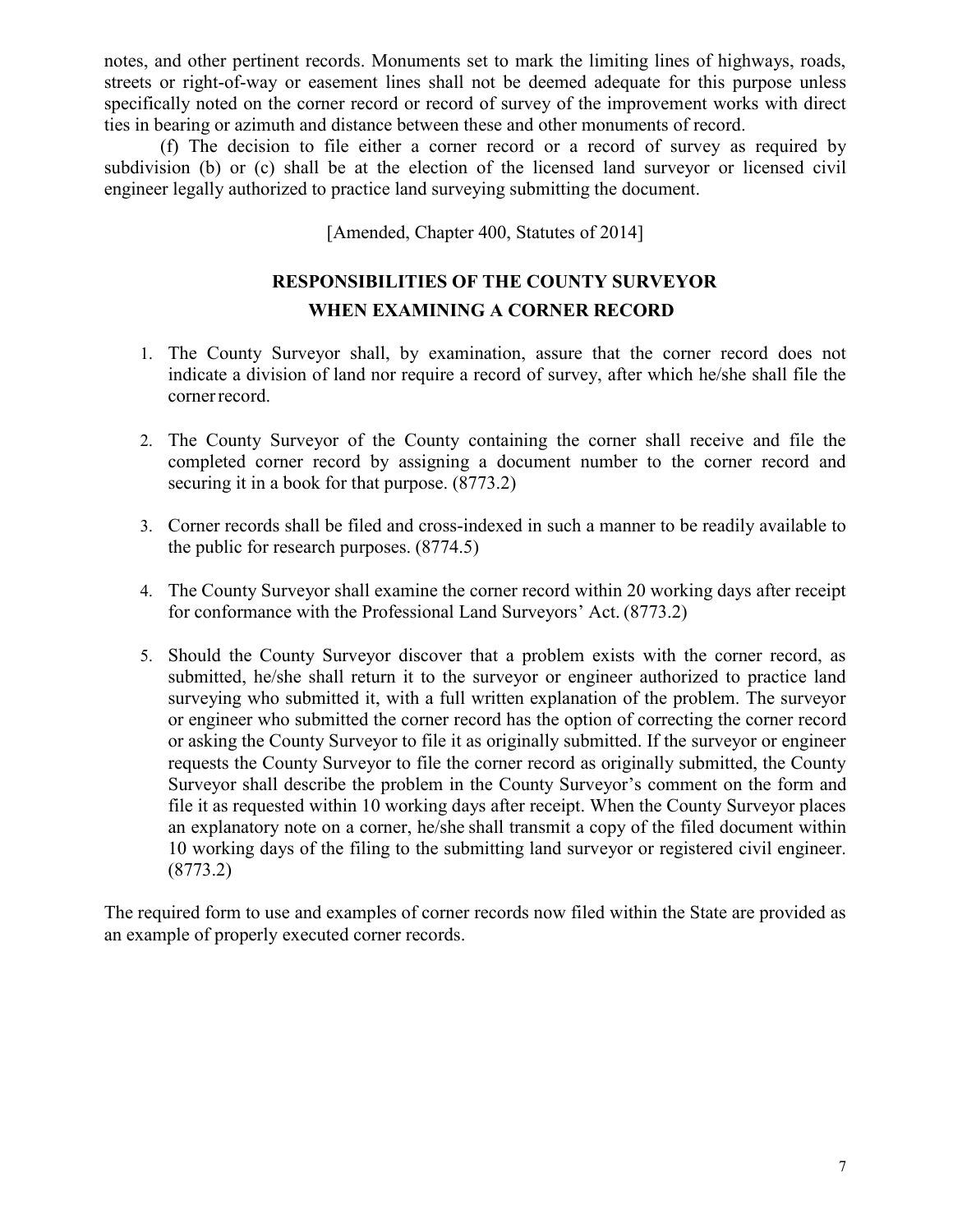## **SECTION 464 - BOARD RULES**

## **464. Corner Record.**

(a) The corner record provided for in Section 8773.1 of the Code shall contain the following information consistent with each corner identified therein:

(1) The county and, if applicable, the city in which the corner is located.

(2) A brief legal description of the section, township, range, base, and meridian or the Rancho in which the corner is located, if applicable.

(3) Identification of the corner type (e.g., government corner, control corner, property corner, etc.).

(4) Identification of the reference of the related statute (i.e., Section 8765(d), Section 8771, Section 8773, or other relevant sections of the Code).

(5) Description of the physical condition of any monument(s) found, set, reset, replaced, or removed.

(6) The date of the visit to the monument when the information for the corner record was obtained.

(7) For corners for which the corner record is filed in accordance with Section 8765(d) of the Code, the corner record shall show the applicable provisions of the following, consistent with the purpose of the survey:

(A) All monuments found, set, reset, replaced, or removed, describing their kind, size, and location, and giving other data relating thereto.

(B) Bearing or witness monuments, basis of bearings, bearing and length of lines, scale of map, and north arrow.

(C) The relationship to those portions of adjacent tracts, streets, or senior conveyances which have common lines with the survey.

(D) Any other data necessary for the intelligent interpretation of the various items and locations of the points, lines, and areas shown, or convenient for the identification of the survey or the surveyor, as may be determined by the licensee preparing the corner record.

(8) For corners for which the corner record is filed in accordance with any subdivision of Section 8771 of the Code, the information shown on the corner record shall also show the applicable provisions of Section 8771 of the Code.

(9) For Public Land Corners for which a corner record is required by Section 8773(a) of the Code, a sketch shall be made showing site recovery information that was used for the corner.

(10) Except for those corners referenced in subdivision (9), a drawing shall be made which shows measurements that relate the corner to other identifiable monuments.

(11) The date of preparation of the corner record and, as prescribed by Section 8773.4 of the Code, the signature and title of the chief of the survey party if the corner record is prepared by a United States Government or a California State agency or the signature and seal of the land surveyor or civil engineer, as defined in Section 8731 of the Code, preparing the corner record.

(12) The date the corner record was filed and the signature of the county surveyor.

(13) A document or filing number and/or Agency Index information.

(b) A reference to the California Coordinate System is optional at the discretion of the preparer of the record.

(c) A corner record shall be filed for each public land survey corner which is found, reset, or used as control in any survey by a land surveyor or a civil engineer. Exceptions to this rule are identified in Section 8773.4 of the Code.

(d) The corner record shall be filed within 90 days from the date a corner was found, set, reset, or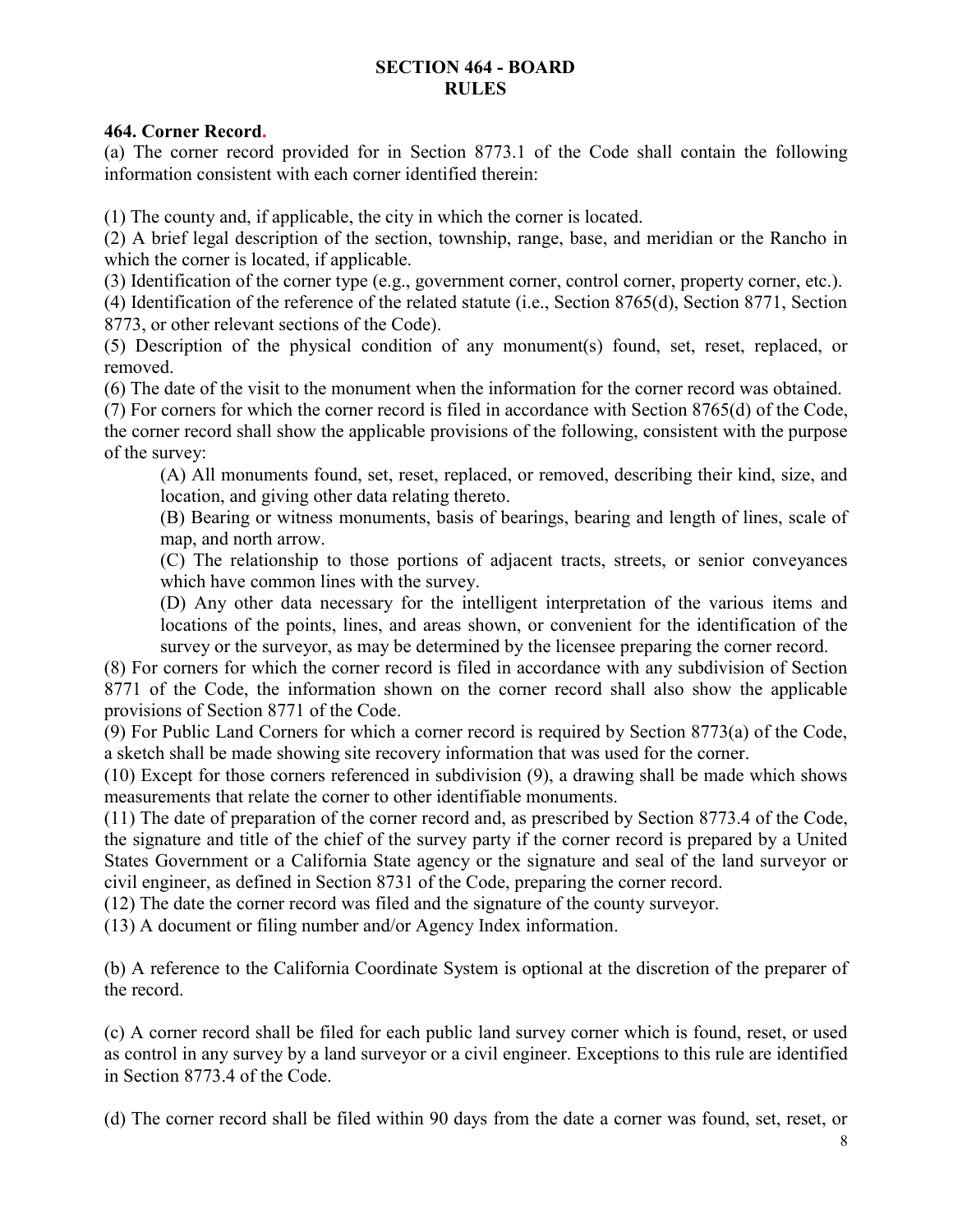used as control in any survey. The provisions for extending the time limit shall be the same as provided for a record of survey in Section 8762 of the Code.

(e) A corner record may be filed for any property corner, property controlling corner, reference monument, or accessory to a property corner, together with reference to record information. Such corner record may show one or more property corners, property controlling corners, reference monuments, or accessories to property corners.

(f) A corner record is limited to a single corner record document, in accordance with Section 8773.1 of the Code, and shall be legible, clear, and understandable. A corner record may be submitted in an electronic medium if the county surveyor has a system to provide for the submittal, archiving, and distribution to the public in an electronic or hard copy format.

(g) The standard markings and standard abbreviations used by the Bureau of Land Management (formerly the General Land Office) of the United States Department of the Interior shall be used in the corner record.

(h) The corner record shall be filed on a form prescribed by the Board. The approved form is "Corner Record", (BPELSG2016 revised 06/2016), incorporated herein by reference.

This form is available as a fillable PDF from the Board's website.

# **PURPOSE AND REQUIREMENTS FOR A RECORD OF SURVEY**

The record of survey is the means by which field surveys relating to property lines, land boundaries or other subjects are revealed to the public. The Professional Land Surveyors' Act (Business and Professions Code, Chapter 15, Division 3, Section 8700 et. Seq.) provides that a record of survey made in conformance with the practice of land surveying as defined therein may be filed with the County Surveyor of the county in which the survey was made. It further provides that a record of all surveys relating to land boundaries or property lines shall be filed when certain conditions exist.

A record of survey is required of any field survey relating to land boundaries or property lines whenever the survey discloses any of the following:

1. Material evidence or physical change which in whole or in part does not appear on any previously filed or recorded subdivision map, official map or record of survey or survey record maintained by the Bureau of Land Management of the United States. (8762(a))

"Material evidence" has been defined as evidence of sufficient import as to affect the outcome of a court case, and includes, but is not limited to, the particular items mentioned in Section 8764 of the Professional Land Surveyors' Act. This section requires that the record of survey show monuments both "found" and "set", however, the resetting of a previously recorded monument which has become dilapidated would not in and of itself require the filing of a new record of survey but merely a corner record. As long as the purpose and functional identity of the previously recorded monument is maintained by the new monument, and as long as the record (of the monument) is not abolished by the new monument, there would be no need for a new record of survey.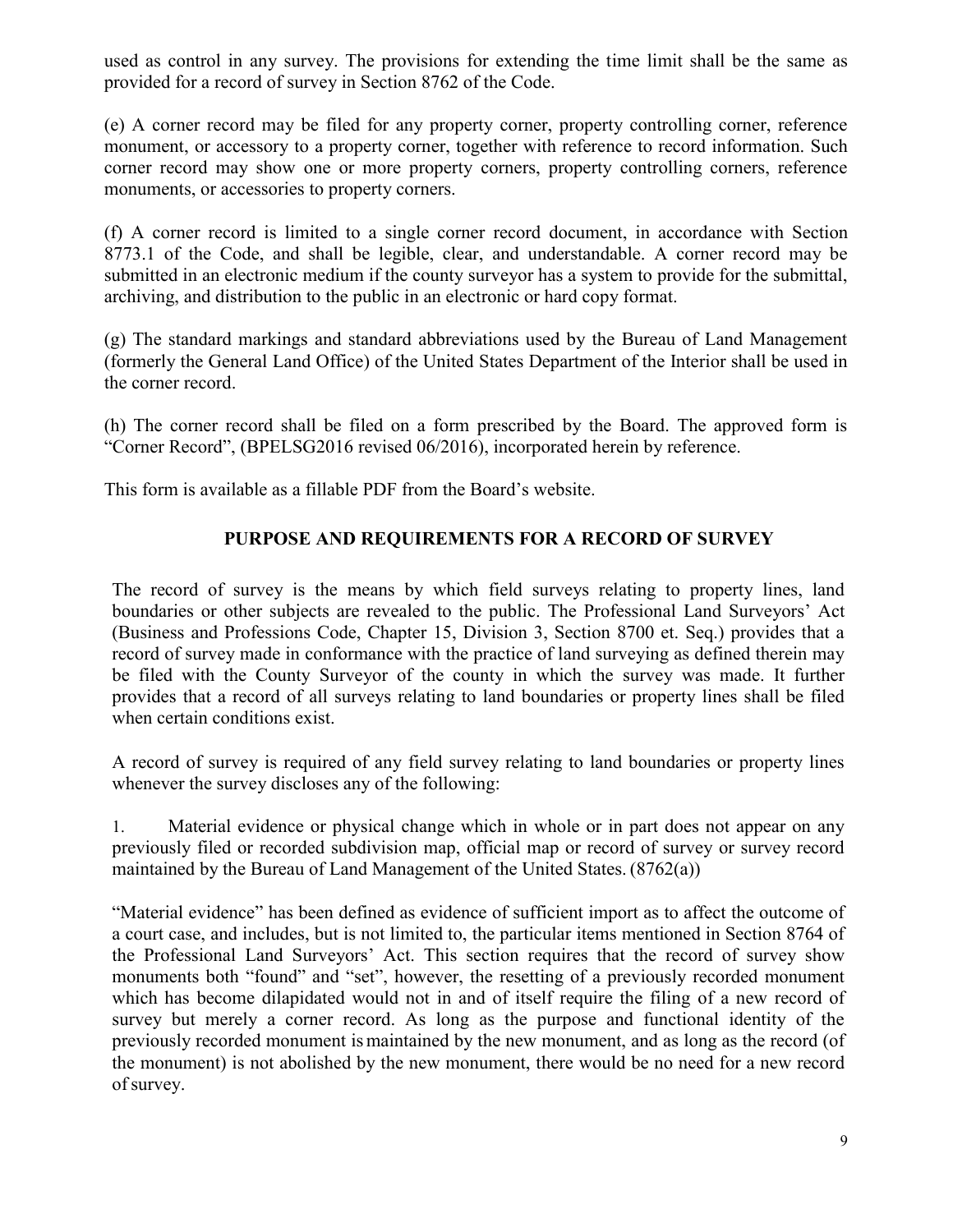"Physical change" would apply to topographic or landmark features of importance to the survey which, if not noted, may adversely affect the interpretation of the survey. In regard to monuments, physical change would include the discovery of any evidence pertinent to a monument (except as discussed above) which differs from the previous existing record of said monument.

When the monument to any corner of the Public Survey of the United States or any accessory thereto, (or any other survey corner or control point at the option of the Land Surveyor or Civil Engineer) is found, reset, or used as control in a survey and the same is not shown on a previously recorded record of survey, official map, or subdivision map, such corner or control point shall be reported by means of a corner record or record of survey, as required by the Professional Land Surveyors' Act.

2. Material discrepancy with a map of prior record as specified in Section 8762, or other evidence that, by reasonable analysis, might result in alternate positions of lines or points. Sections 8762 (b) and 8765 (d) of the Professional Land Surveyors' Act limits "material discrepancy" to material discrepancy in the position of points or lines, or in dimensions.

Here, "material discrepancy" would be any discrepancy in dimensions or positions occurring between the current survey and a survey or map of prior record such that alternate or varying conclusions or interpretations might arise between the two. Factors such as the date(s) of the survey(s), the survey methods and equipment contemporary with said date(s), land values and the requirements of the survey(s), would combine to determine the seriousness of the discrepancy, at which time a professional judgment would be rendered to justify the course of action.

3. Any line or lines not shown on a map of prior record, the positions of which are not ascertainable from an inspection of such map.

4. The points or lines set during a survey of any parcel described in any deed or other instrument of title recorded in the County Recorder's Office and not shown on any subdivision map, official map, or record of survey. This includes new lines created by lot line adjustments that are monumented or established during the course of a field survey.

5. After the establishment of a lost corner, as defined by the Manual of Instructions for the Survey of the Public Lands of the United States. (8773 (b))

A record of survey is not required per Section (8765) if any of the following conditions exist:

1. The survey was made by a public officer or under his direction, in his official capacity and a reproducible copy thereof, showing all the data required by Section 8764 with the exception of the recorder's statement, has been filed with the County Surveyor of the county in which the land is located.

2. The survey was made by the U.S. Bureau of Land Management.

3. A Final Map or Parcel Map is in preparation for recording under the provisions of the Subdivision Map Act.

4. When the survey is a retracement of lines shown on a subdivision map, official map, or a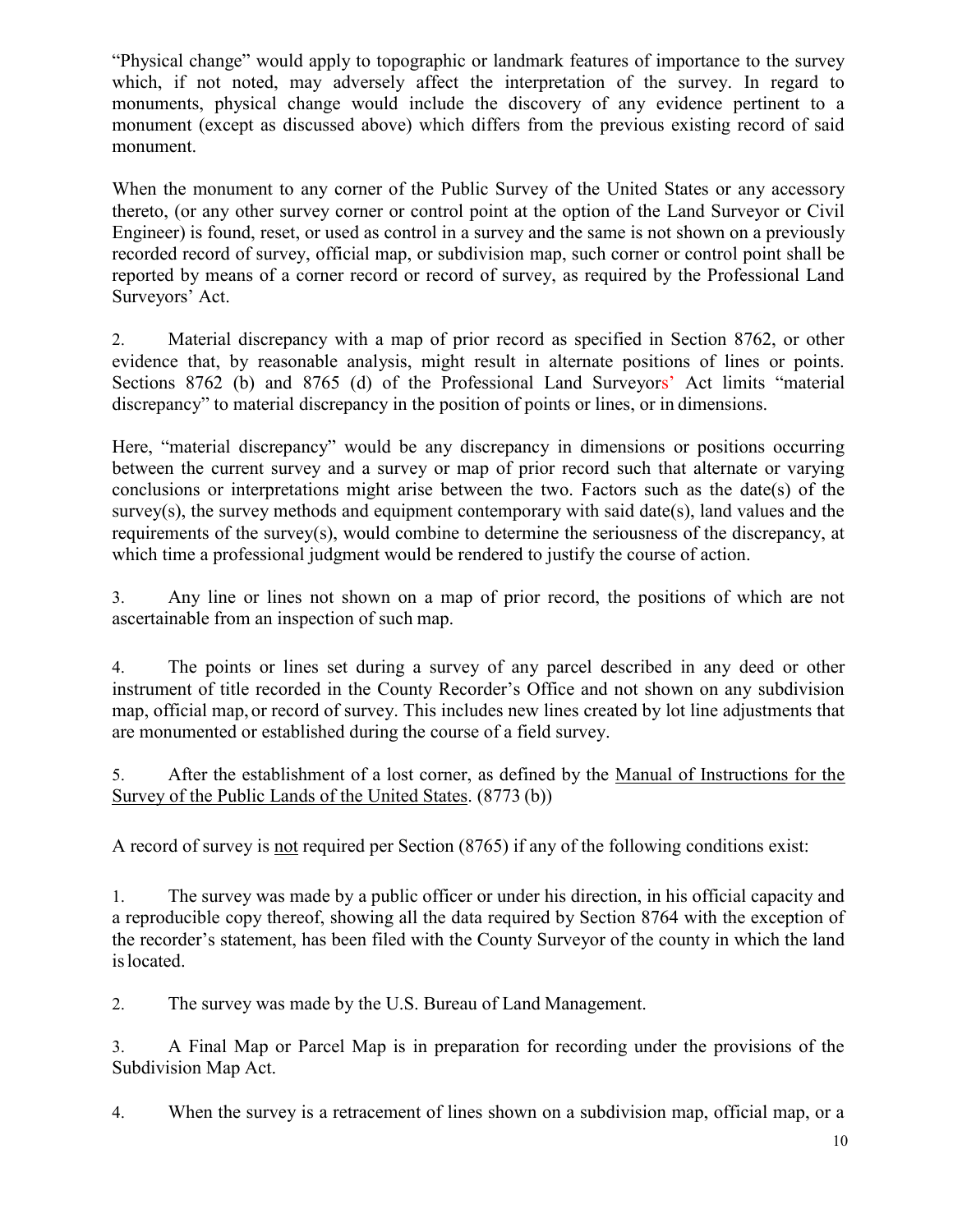record of survey, where no material discrepancies with those records are found and sufficient monumentation is found to establish the accurate location of property corner thereon, provided that a corner record is filed for any property corners which are set or reset or found to be of a different character than indicated by prior records.

5. When the survey is of interior lots in a mobile home park provided that the park has not converted to residential ownership or no subdivision map, official map or record of survey has been previously filed of record.

A record of survey cannot bring about a division of land. Parcels may only be created through the Subdivision Map Act process and the exemptions therein.

Any line shown on a record of survey map which does not represent an existing title line and which appears to create a new parcel of land should be clearly labeled as to its purpose.

# **RESPONSIBILITIES OF THE PRIVATE SURVEYOR -RECORD OF SURVEY-**

- 1. It is the surveyor's responsibility to recognize the need to file a record of survey in accordance with Section 8762 of the Professional Land Surveyors' Act.
- 2. The surveyor shall verify that the record of survey is not in violation of the Subdivision Map Act
- 3. The survey shall be made in conformance the accepted practices of land surveying in the State of California and the latest edition of the Professional Land Surveyors' Act and of Section 465 of the Rules and Regulations of the Board for Professional Engineers and Land Surveyors.
- 4. The survey shall be made under the direct supervision of a licensed Land Surveyor or registered Civil Engineer authorized to practice land surveying, and in accordance with Section 8762 of the Professional Land Surveyors' Act.
- 5. All information pertinent to the establishment of land boundary lines shall be clearly shown or referenced on the map of the survey. It shall be the responsibility of the surveyor to examine available records in analyzing his or her survey.
- 6. Lines of occupation or features near corners should be shown if they assist in determining the location of boundary lines and shall be shown if they indicate possible alternate locations.
- 7. The surveyor shall administer and certify oaths when necessary in accordance with Section 8760(a) of the Professional Land Surveyors' Act and so indicate on his/her map.
- 8. The surveyor shall supply the County Surveyor with copies of pertinent deeds, field notes, and other such evidence not readily available in the office of the County Surveyor to aid in the examination of the map.
- 9. The surveyor shall deliver to the County Surveyor the completed tracings and the required number of prints of each sheet and shall deposit with him/her the required examination and filing fees when or as required.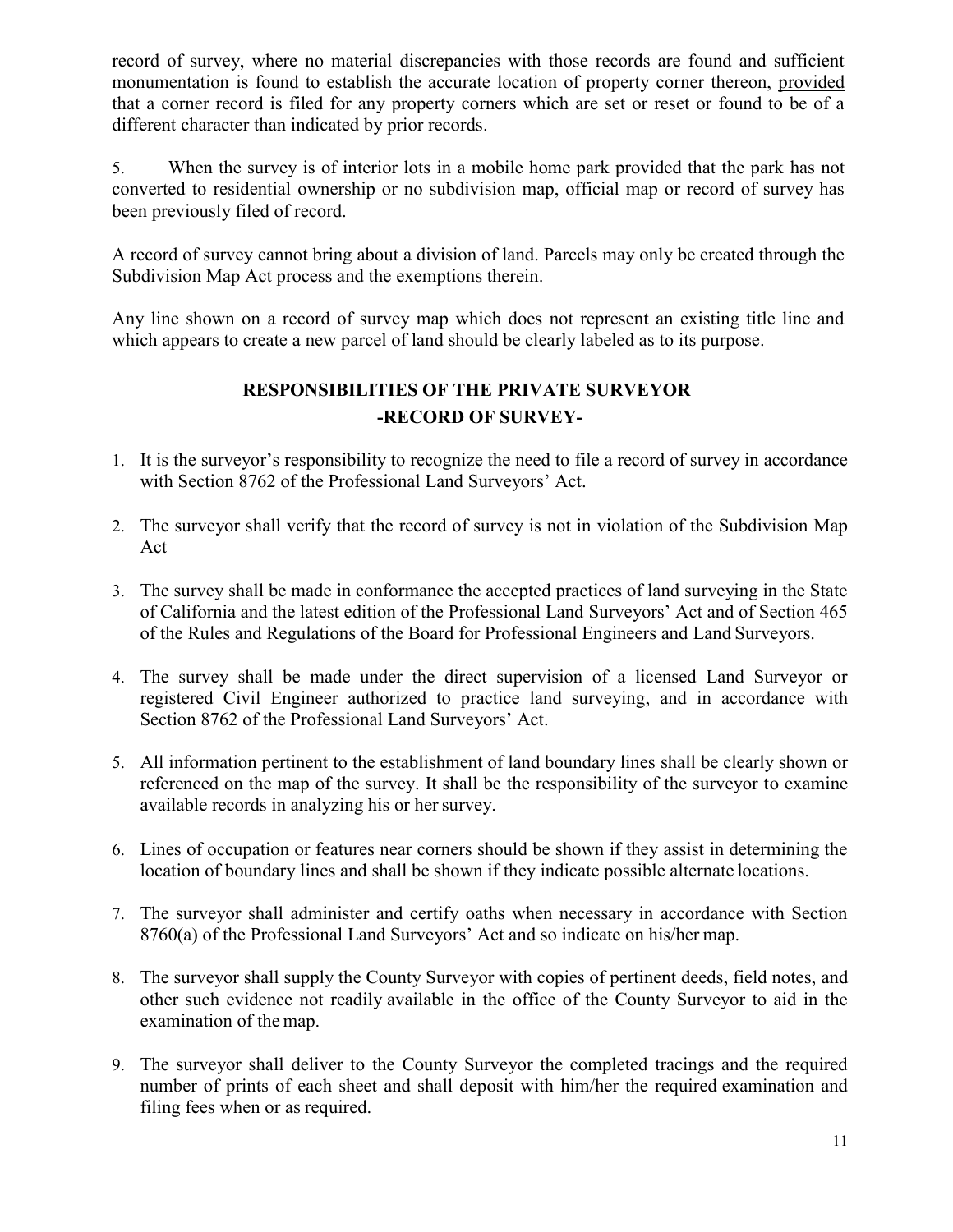- 10. Upon the filing of a record of survey or amended record of survey the surveyor who prepared the map shall transmit a copy of the map, including all recording information, to the County Surveyor, who shall maintain an index, by geographic location, of the maps. The County Surveyor may charge a fee equal to the cost of recording the maps for the purpose of maintaining an index of the maps. This requirement shall not apply to any county which requires these documents to be transmitted to the County Surveyor and requires that official to maintain an index of those documents.
- 11. The surveyor should encourage the filing of record of survey maps in other situations where a public record would be desirable but not necessarily mandatory under Section 8762 of the Professional Land Surveyors' Act.

# **RESPONSIBILITIES OF THE COUNTY SURVEYOR WHEN EXAMINING A RECORD OF SURVEY**

- 1. The Professional Land Surveyors' Act requires the County Surveyor to examine the map for conformance with the requirements of Section 8766 of said Act.
- 2. Section 8766 states that the County Surveyor shall examine the map within 20 working days or such additional time as may be mutually agreed upon, with respect to:
	- a. Its accuracy of mathematical data and substantial compliance with the information required by Section 8764 of the Professional Land Surveyors' Act.
	- b. Its compliance with Section 8762.5, 8763, 8764.5, 8771.5, and 8772 of the Professional Land Surveyors' Act.

The Land Surveyor submitting the record of survey shall not be required to change the methods or procedures utilized or employed in the performance of the survey, nor is a field survey required for the County Surveyor to verify the data shown on the record of survey. The County Surveyor may add notes to the record of survey expressing opinions regarding the methods or procedures used.

The County Surveyor's examination shall be performed by, or under the direct supervision of a licensed Land Surveyor or registered Civil Engineer authorized to practice land surveying.

- 3. County Surveyor endorsement -If the County Surveyor finds that the record of survey complies with the examination in Section 8766, the County Surveyor shall endorse a statement on it of his or her examination, and shall present it to the County Recorder for filing. Otherwise, the County Surveyor shall return it to the person who presented it, together with a written statement of the changes necessary to make it conform to the requirements of Section 8766. The Licensed Land Surveyor submitting the record of survey may then make the agreed changes and note those matters which cannot be agreed upon in accordance with the provisions of Section 8768 and shall resubmit the record of survey within 60 days or within a time that is mutually agreed upon. (8767)
- 4. Record of survey explanations of differences: If the matters appearing on the record of survey cannot be agreed upon by the licensed Land Surveyor and the County Surveyor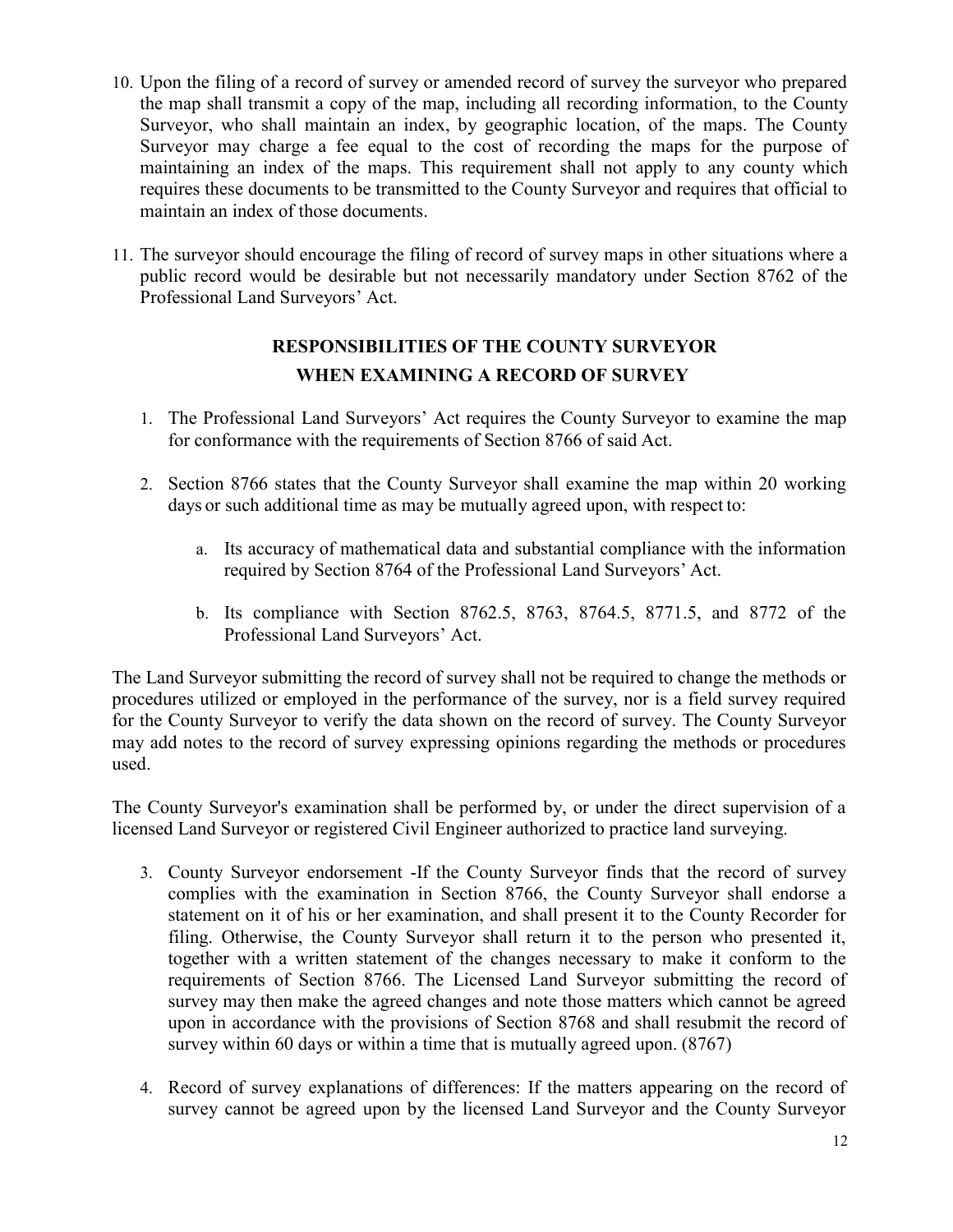within 10 working days after the licensed Land Surveyor resubmits and requests the record of survey be filed without further change, an explanation of the differences shall be noted on the map and it shall be presented by the County Surveyor to the County Recorder for filing, and the County Recorder shall file the record of survey. The parties shall attempt to reach agreement regarding the language for explanation of the differences and if an agreement cannot be reached, then both shall add a notation explaining the differences. The explanation shall be specific to identify the factual basis for the difference. (8768)

5. Upon completion of his examination of the map, the County Surveyor shall endorse a statement on the map showing his or her stamp or seal and present it to the County Recorder for filing.

Note: The following page is a guideline endorsed by the County Engineers Association for the examination of Records of Survey by the County Surveyor. The guideline is based upon the provisions of the Business and Professions Code and is intended to provide consistency in map checking statewide.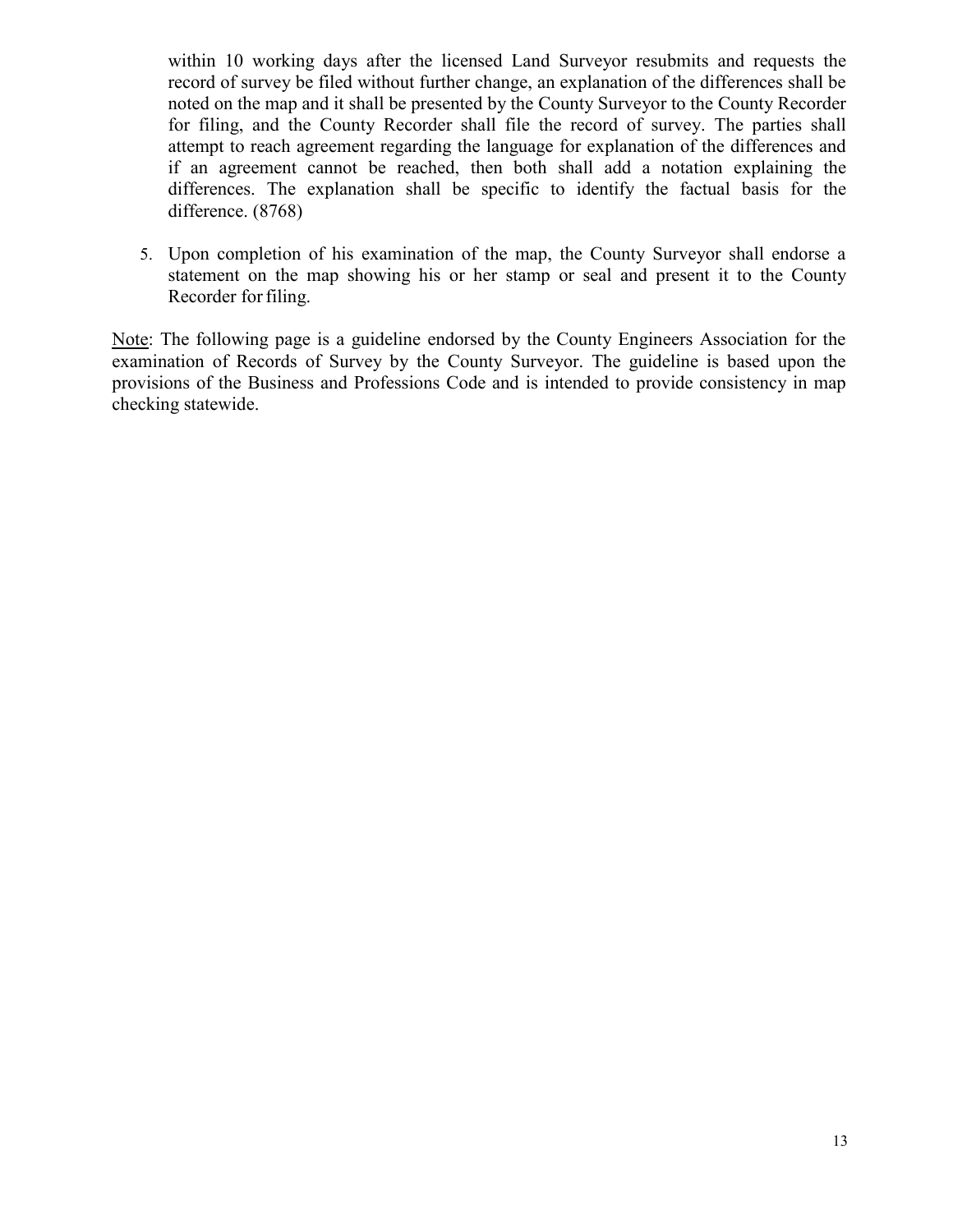# **RECORD OF SURVEY CHECK SHEET**

| First Check                                                                                                                                                  | File No.                                                                                                                         |
|--------------------------------------------------------------------------------------------------------------------------------------------------------------|----------------------------------------------------------------------------------------------------------------------------------|
|                                                                                                                                                              |                                                                                                                                  |
|                                                                                                                                                              |                                                                                                                                  |
|                                                                                                                                                              | Survey Requested By Location Location                                                                                            |
|                                                                                                                                                              |                                                                                                                                  |
| Circle (0) indicates deficiency – Check ( $\sqrt{}$ ) indicates no deficiency<br>Business and Professions Code, Chapter 15, Division 3, Section 8700 et seq. |                                                                                                                                  |
| Map appears to create a division of land; Subdivision or Parcel                                                                                              | Margin: 1" or 025 mm all around. (8763)                                                                                          |
| Map required. (8762.5)                                                                                                                                       | Map orientation, title and map body to read from bottom or right<br>side of sheet when north arrow points away from reader where |
| MAP TITLE                                                                                                                                                    | practicable.                                                                                                                     |
| Name of City, if applicable                                                                                                                                  | North arrow. (8764)                                                                                                              |
| Name of County, California                                                                                                                                   | Scale. (8764)                                                                                                                    |
| "RECORD OF SURVEY,"                                                                                                                                          | City, County or State boundary lines as required.                                                                                |
| General description of land surveyed. (8764)                                                                                                                 | Reference to adjacent tracts or other maps of record when                                                                        |
| Date of survey.                                                                                                                                              | pertinent. $(8764(d))$                                                                                                           |
| Sheet number, when two or more sheets.                                                                                                                       |                                                                                                                                  |
|                                                                                                                                                              | Legibility of map data. (8763)                                                                                                   |
| <b>CERTIFICATES</b>                                                                                                                                          | Street names and widths shown.                                                                                                   |
| County Recorder's Certificate or space for same (8764.5)                                                                                                     | Reference for all found monuments or statement of acceptance                                                                     |
| Surveyor's Statement (8764.5)                                                                                                                                | if used as a control monument (8764)                                                                                             |
| Signed, dated and sealed (8764.5 & 411(h))                                                                                                                   | Reference to deeds or official records if necessary for the                                                                      |
| County Surveyor's Statement (8764.5)                                                                                                                         | establishment of lines or points (8764).                                                                                         |
| Certificate per Sec. 8762.5, if applicable.                                                                                                                  | Record measurements in parenthesis to be shown when                                                                              |
| Memorandum of oaths, if applicable (8760)                                                                                                                    | beneficial to the interpretation of lines or points or substantially                                                             |
| No nontechnical certificates or statements on map. (8764.5)                                                                                                  | different from measured.                                                                                                         |
|                                                                                                                                                              | Purpose indicated for all easements shown.                                                                                       |
| <b>SURVEYOR'S NOTES</b>                                                                                                                                      | Detail required for clarity.                                                                                                     |
| Basis of Bearings: map of record, celestial observation, State                                                                                               | Arrows needed to clarity dimensions.                                                                                             |
| Plane Coordinates, or County Surveyor's Records.                                                                                                             | No ditto marks.                                                                                                                  |
| Found or Set monuments should be shown with distinguishing                                                                                                   | Spelling                                                                                                                         |
| symbols and include type, size, LS or RCE No. (8764)                                                                                                         |                                                                                                                                  |
| Symbols and nonstandard abbreviations defined. (8764)                                                                                                        | <b>SURVEY PROCEDURES</b>                                                                                                         |
|                                                                                                                                                              | Survey based upon sufficient control.                                                                                            |
| MATHEMATICAL ACCURACY                                                                                                                                        | Additional survey information required (8762)                                                                                    |
| Map loop closures less than 0.02 ft*                                                                                                                         | Prorations correct.                                                                                                              |
| Bearings shown (8764)                                                                                                                                        | Sectional breakdowns correct.                                                                                                    |
| Distances shown. (8764)*                                                                                                                                     | Deed interpretations correct.                                                                                                    |
| Overall bearings shown                                                                                                                                       | Durable monuments sufficient innumber. (8771)                                                                                    |
| Sum of parts equal total distance or delta.*                                                                                                                 | Monuments tagged. (8772)                                                                                                         |
| Curve data shown. (Minimum = Delta, Radius, Arc length).*                                                                                                    | Relationship to adjacent lines of record when pertinent. (8764)                                                                  |
| radial bearings shown where appropriate.                                                                                                                     | Methods of establishment of lines or points shown where                                                                          |
| Areas shown if required for survey                                                                                                                           | necessary. $(8764)$                                                                                                              |
| <b>Others</b>                                                                                                                                                | Other                                                                                                                            |

\*Allowable tolerances for rounding are to be expected.

#### **MAP BODY**

#### **Map material; tracing cloth or polyester base film; black ink. (8763)**

|  |  | Map size: $18''$ x $26''$ or $460$ x $660$ mm $(8763)$ |  |
|--|--|--------------------------------------------------------|--|

To the Surveyor / Engineer:

Pursuant to Section 8767 of the land Surveyors' Act, the subject map should be corrected as indicated on the above check list and / or check print and returned to this office with:

□ Corrected Prints

 $\Box$  The corrected original and the filing fee (Payable to County Recorder)

(Name), County Surveyor

Deputy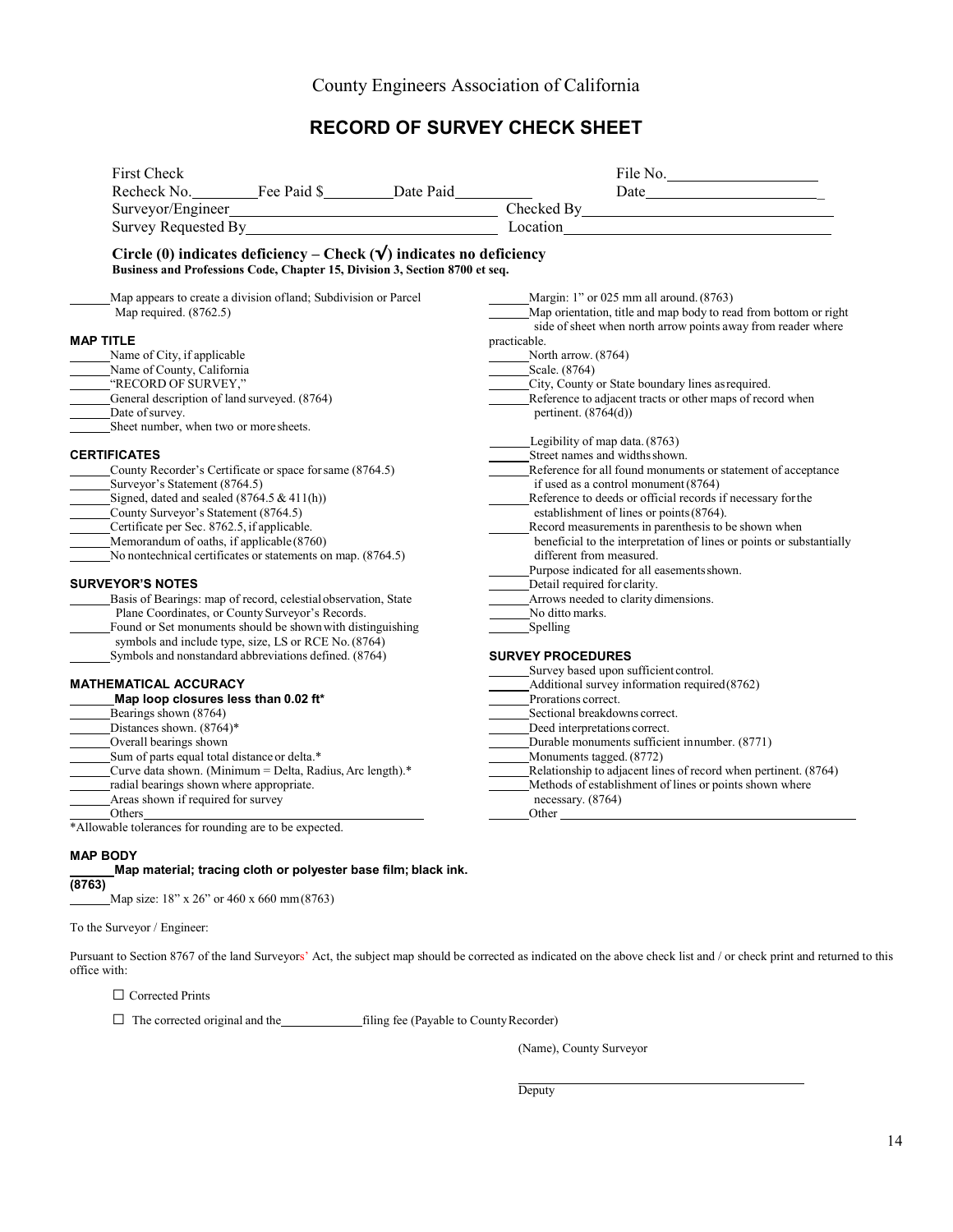# **EXPLANATORY NOTES FOR RECORD OF SURVEY CHECK SHEET**

The notes below apply to the stated items on the Check Sheet. The remaining items are (hopefully) self-explanatory.

A. MAP TITLE: The recommended title block for the map sheet should contain the essential items listed on the Check Sheet and should, for the sake of conformity, follow the basic format shown on the sample sheet.

B. SURVEYOR'S NOTES:

1. Basis of Bearings: The Basis of Bearings serves as a calibration tool for surveys that follow. It provides both the reference bearing and distance to equate the record survey with subsequent surveys. The Basis of Bearings shall be a line between two fixed points referenced by monuments. This applies universally to all surveying technologies (conventional, stellar or solar observations, GPS, etc).

2. The bearings shown on the map should be defined in terms of one of the following:

a. A line appearing shown or described on an existing map or title document of record. The reference line shall be a line between any two existing monuments which have been made a part of the current survey and have been shown on the map. The bearing and distance of the reference line shall be shown on the map, and if the distance is also of record, it shall be so stated. Acceptable for reference purposes are final maps, parcel maps (based on a field survey), records of survey maps, City or County Surveyor or Engineer maps, State Highway Department Coordinate Control maps and those Deeds with calls to or for monuments having been previously set.

The form of the note should be substantially as follows: "The basis of bearings for this survey is the North line of the NW ¼ Sec. 3, T.7S., R.2W., S.B.M., shown on R.S. 54/23-25 as S89°21'58"E."

b. A solar or stellar observation.

If the astronomic observations were made on a line which is monumented and shown on the map, the note should make specific reference to that line as, for example:

"The basis of bearings for this survey is the centerline of Sierra Road, shown hereon as N10°15'20"E…; as determined by observation of (Polaris) (the sun).

If the astronomic observations were made on a line not appearing on the map, the note may be generalized to indicate that the bearings shown on the map are referred to the true meridian as determined by observation of (Polaris) (the sun).

In either case, the field notes of the sun or Polaris observation and connection to the lines on the map should be made available to the County Surveyor for examination.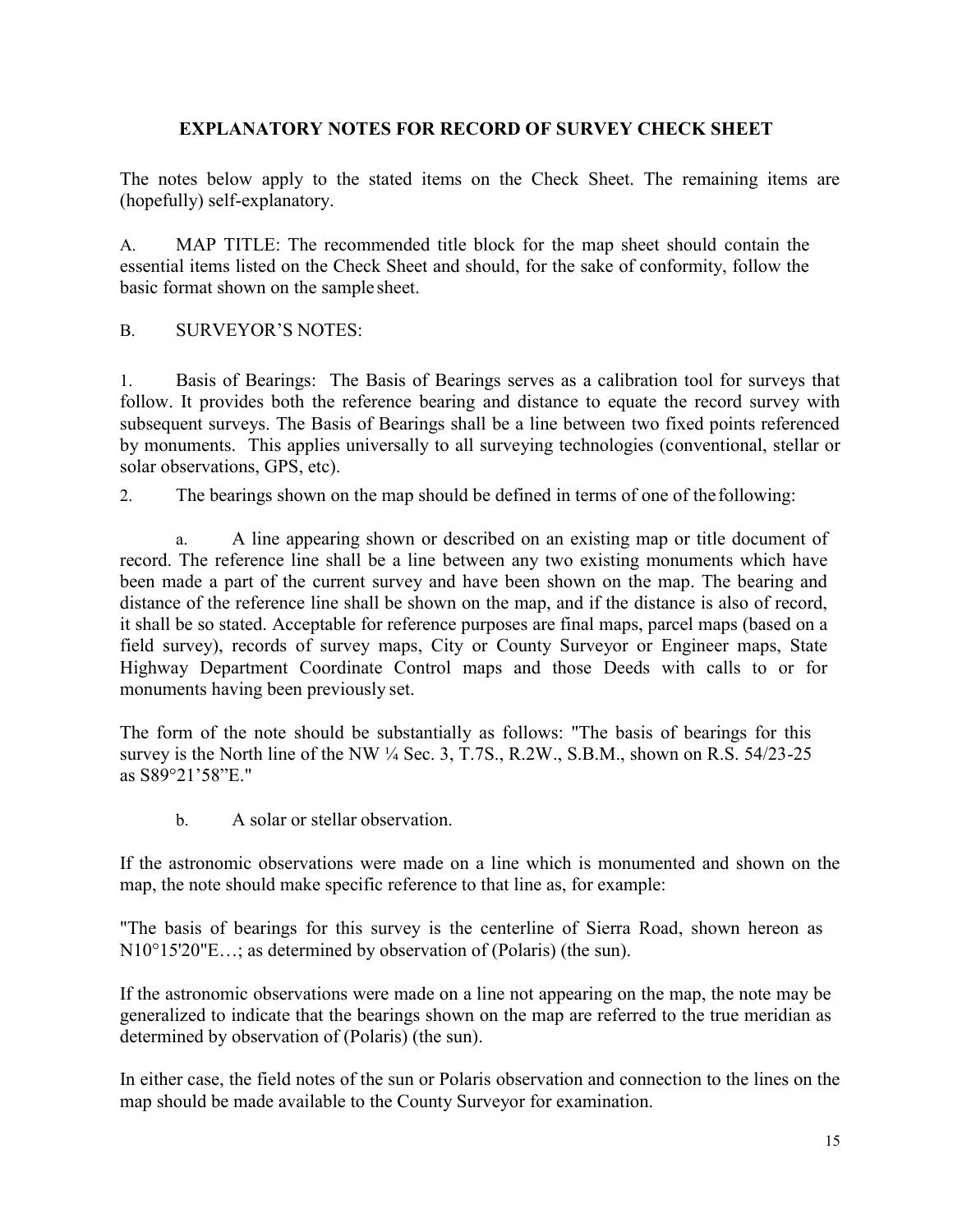c. The California Coordinate System: When this system is used, the map shall show the line or lines connecting the survey to the control stations used, showing the grid bearings between them, and the relationship between grid north and astronomic north (theta angle). Should coordinates be shown for points established on the map, the control scheme by means of which the coordinates were determined must also be shown on the map. Refer to Section 8813 of the Public Resources Code.

The form of the note should be substantially as follows: "The basis of bearings for this survey is the California Coordinate System (NAD 27 or NAD 83) Zone 5, as determined locally by the line between USG&GS stations BACHELOR and MARCH, shown herein as: N27°32'15"E." If an FGCS, or its successor, order of accuracy is claimed for a survey or a map, it shall be justified by additional written data that shows equipment, procedures, closures, adjustments, and a control diagram.

Note: Public Resources Code, Section 8817 requires NAD 83 on all new surveys and new mapping projects effective January 1, 1995. The Federal Geodetic Control Subcommittee (FGCS) was formerly the Federal Geodetic Control Committee.

3. Any survey based upon the metric system should be clearly identified as such. It is recommended that a bold note and/or metric logo be placed conspicuously on the map.

4. Other explanatory notes and comments as required.

C. MAP BODY:

1. All lettering should be placed so as to be read most conveniently with the North arrow pointing away from the reader where practicable.

2. Adjacent Subdivisions, etc: The relationship to those portions of adjacent tracts, streets, or senior conveyances which have common lines with the survey.

3. References for Found Monuments: All monuments shown as "found on the map shall be described as to type, material, height relative to the ground surface, stamping/tagging, with a reference to a record map or field book where the monument was shown as having been set or accepted for use as the corner cited. If no record can be found to substantiate the monument, indicate same. It is recommended that untagged monuments used for control or accepted as corners should be tagged by the surveyor in responsible charge.

# D. LEGIBILITY OF MAP DATA:

(Note: The County Surveyor as ex officio County Recorder is responsible for determining the clarity, legibility and archival quality of a map and based on these criteria can make a determination as to the recordability of a map. The following are some general recommendations.)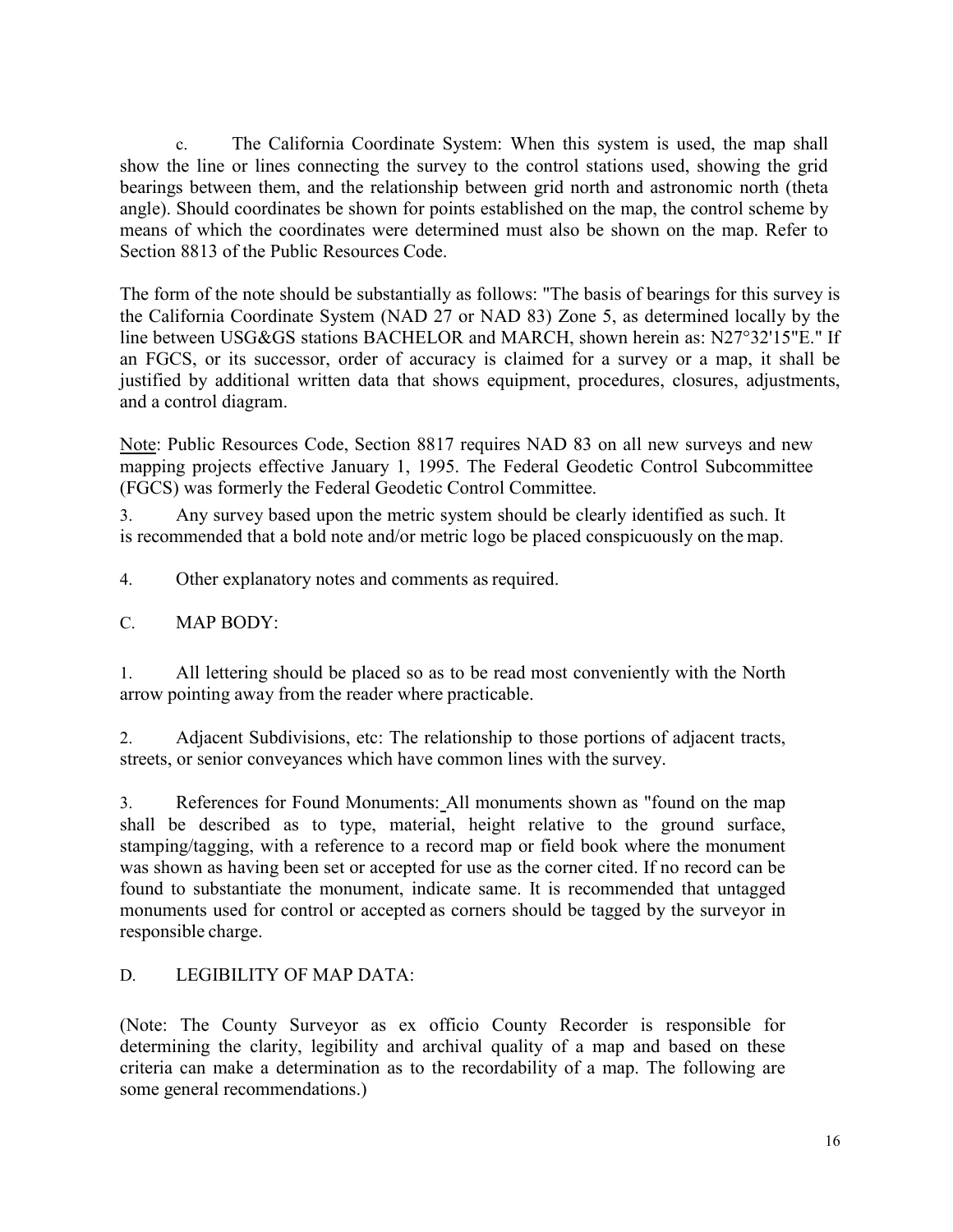1. Lines: Normally, the weight of a line is used to denote a specific level of importance to that line, the heavier lines being of more importance than the light weight lines. It has been customary to represent various types of lines as follows:

a. Lines denoting the boundary of the land requested specifically to be surveyed are shown with heavy solid lines, the weight being usually three times greater than that of other lines on the map, except the border, unless clarity dictates otherwise.

b. Public street side lines are shown by light solid lines, unless clarity dictates otherwise.

c. Other lines (adjoining lots, tracts, etc.) are shown as light dashed lines, unless clarity would dictate otherwise. Lines that do not contribute to the easy interpretation of the map should bekept to a minimum.

d. Other special purpose lines may be used (e.g., centerlines, county boundary lines, section lines, control lines, etc.) but should be clearly identified by note or symbol.

2. Lettering: Lettering should be of an open, rounded style, either vertical or slanted, and of such size that it can be reproduced via microfilming, scanning or equivalent processes and still be easily read. Experience has indicated that the minimum size of lettering which will meet these requirements is 0.080", with a pen size that will keep the letters open. A sufficient space should be left between any letters and lines to insure that the lettering will not bleed into the lines when reproducing a map copy from microfilm.

The following records of survey are examples now filed within this state and are provided as a reference to properly prepared records of survey maps.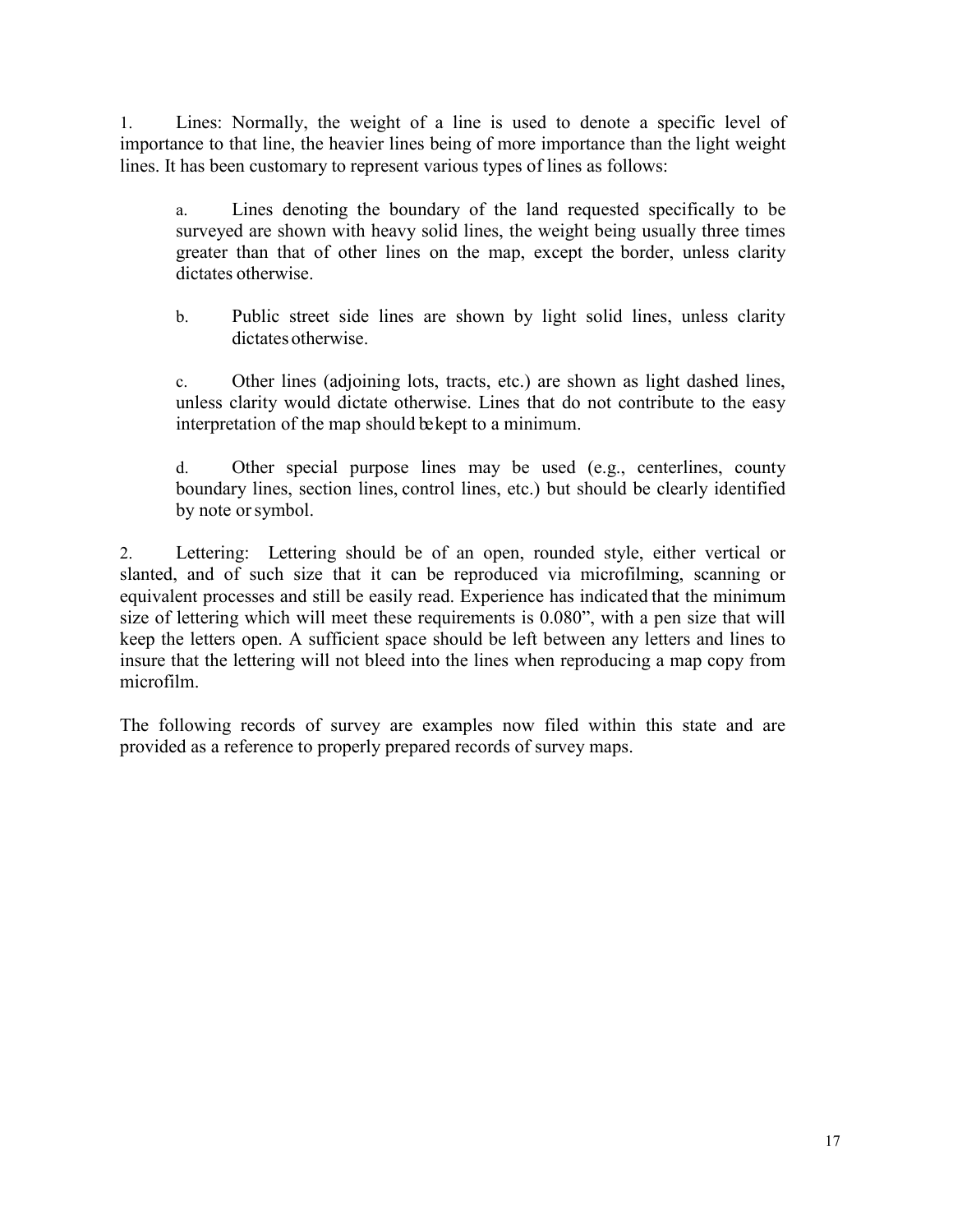### **THE LEAGUE OF CALIFORNIA SURVEYING**

### **ORGANIZATIONS GPS RECORD OF SURVEY**

### **GUIDELINES**

### **REVISED JULY 1, 1999**

#### **PREPARED BY**

### **CEAC GUIDE REVISION COMMITTEE**

**LEGEND**: The numbers shown hereon correspond to particular items on the map.

(1) Purpose statement: This should include the adjustment year and zone, as well as GPS survey type: static, rapid static, kinematic or pseudo-kinematic.

(2) Reduction software and version report.

(3) Location and name of stations established, including datum and adjustment epoch (date).

(4) Basis of Bearings Note: Although the term "Basis of Bearings" is used here, this note indicates which stations are used rather than which line is held. Grid and geodetic coordinates are shown.

(5) Location and name of NGS fixed stations used to constrain the adjustment of the positions of the stations established hereon.

- (6) Location, name and adjustment epoch (date) of stations held fixed and show the zone applicable to county.
- (7) This note defines the distances as being grid.

(8) Combination factor for each station is shown. Ground distances between any two stations may be computed using the average factor of the two combination factors.

(9) Indicates where to find the reference for any station shown on the map.

(10) FGCS procedures used.

(11) (Typical) Location of major streets and highways showing the relationship of the GPS points to them. Quad sheet name and date for screened background, if used.

(12) Schematic diagram showing the relationship of the stations. Connecting stations with vectors are not necessary. As an option for information on this record of survey, the solid lines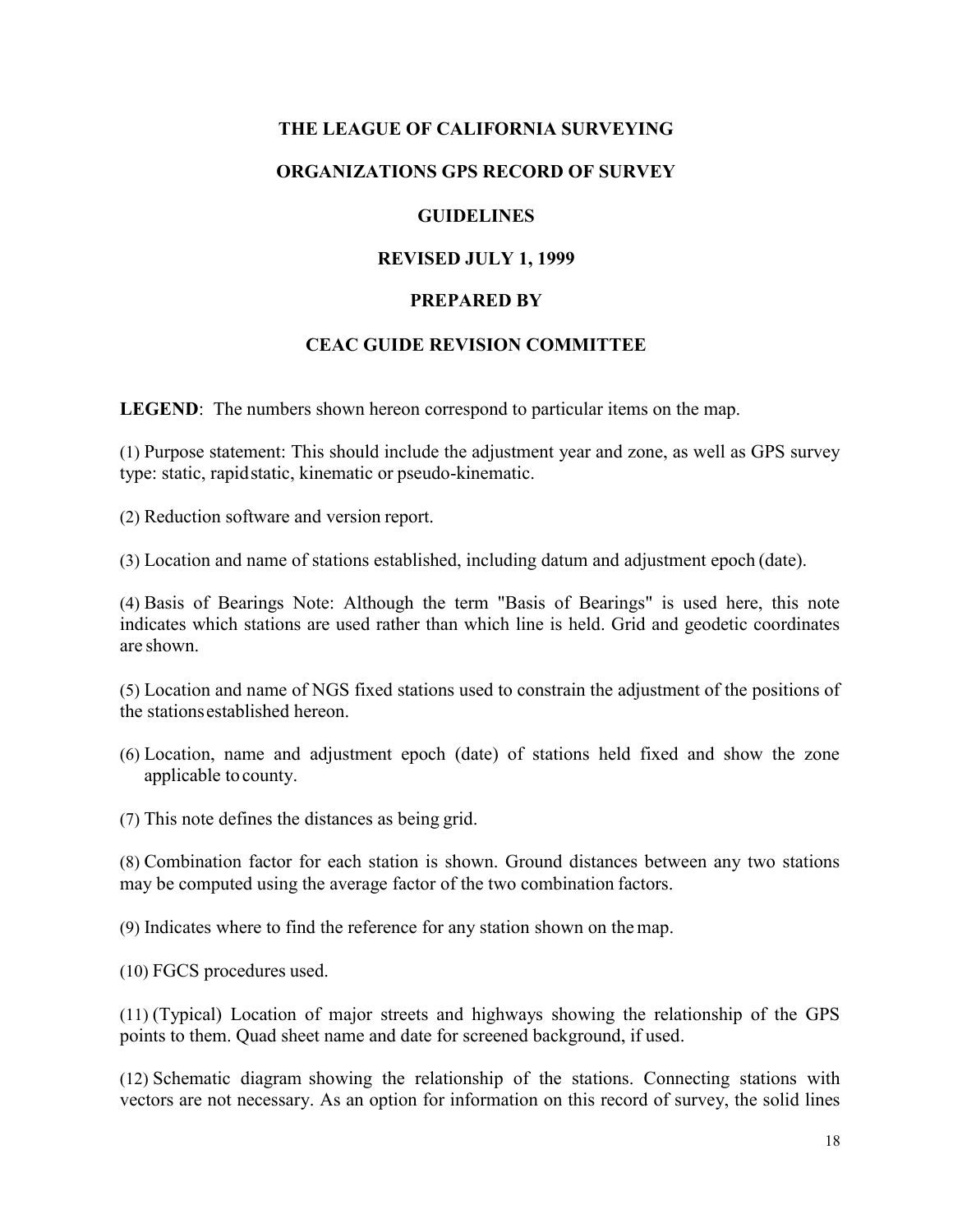represent intervisibility and the dashed lines represent non-intervisibility.

(13) Table showing station number, name and description of monument and general location.

(14) If elevations are shown, include a statement explaining how the elevations were obtained, i.e., "Geoid heights determined by . . . . . .", or "Orthometric elevations shown were derived using . . . . . and applying this value to the ellipsoidal height".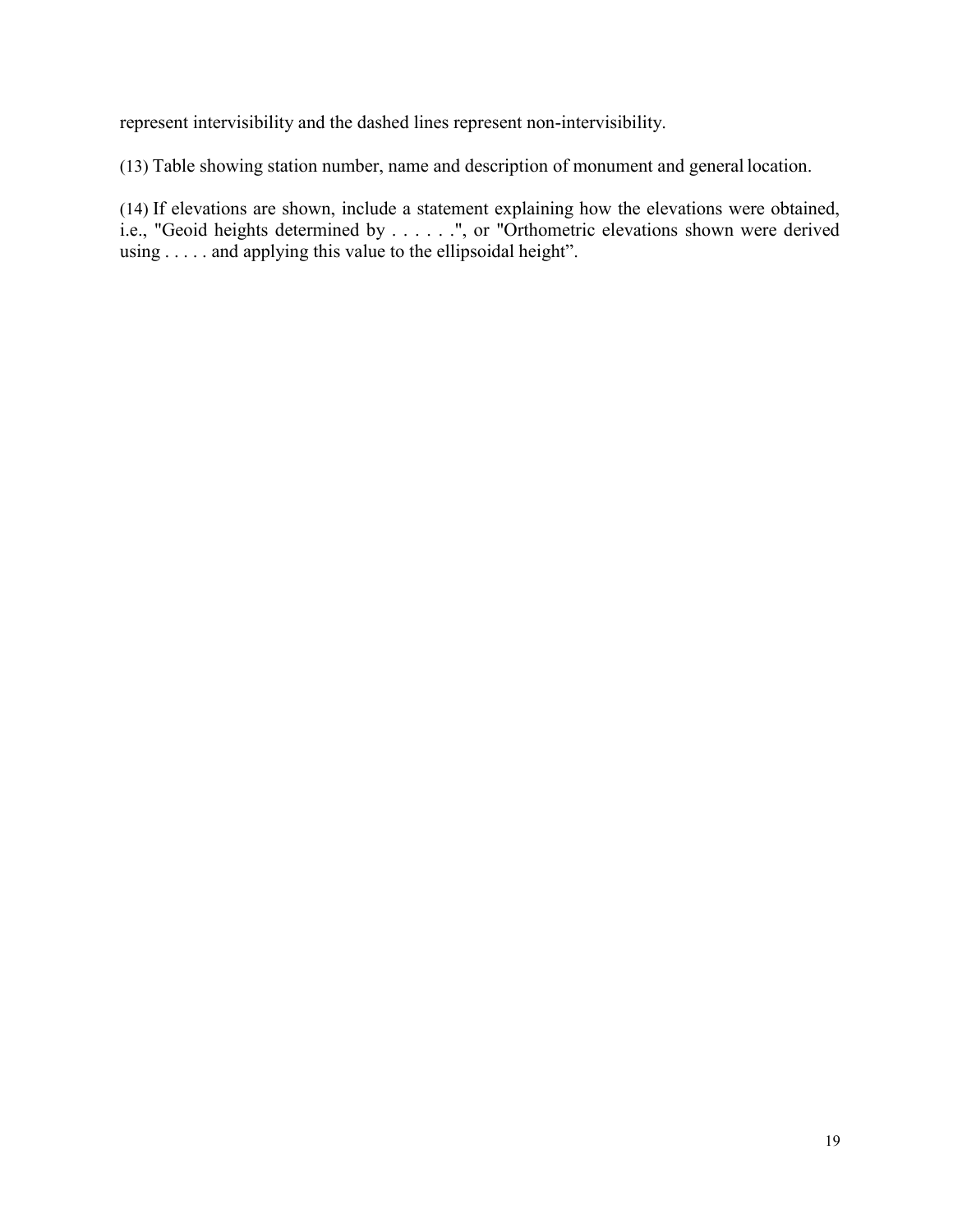### **Introduction**

The California Coordinate System ("CCS") is defined and regulated in the California Public Resources Code ("PRC") §§8801-8819 *California Coordinate System*.

The purpose of this document is to provide guidance and sample language for preparing a statement to document the basis of the bearings and, as an option, the use of coordinates, on a record of survey or subdivision map submitted for filing. The use of CCS stations to establish the orientation and location of these surveys requires specific documentation, to be in compliance with the aforementioned sections of the PRC.

This document is prepared in 2015 and assumes a modern survey and the usage of the current CCS version based on the North American Datum of 1983 ("NAD83"), known as CCS83.

The use of the term "State Plane Coordinates" in California refers only to CCS27 and CCS83 coordinates and is subject to the requirements of §§8801-8819.

Plane coordinate values (i.e. CCS83) are expressed in feet and decimals of a foot, or meters and decimals of a meter. When expressed as feet, the "U.S. Survey Foot" (i.e. one foot = 1200/3937 meters) shall be used. The Cartesian "Y" coordinate will be known as the "Northing" and the "X" coordinate will be known as the "Easting".

As a matter of survey procedure, any survey that uses or establishes a CCS83 value shall have field- observed statistically independent connections to one or more horizontal reference stations published by the California Spatial Reference Center ("CSRC") or the National Geodetic Survey ("NGS") or stations that meet all the requirements for inclusion in the California Spatial Reference Network as detailed in

§8813.1(a).

The additional documentation required for accuracy statements, per 8813.2 and §8815.4 are not covered in this document

Surveys and maps submitted that use or establish CCS83 values shall include in their documentation (i.e. statement of basis of bearings and optionally coordinates) the following items, under Sample Language. The use of CCS83, even if only for a basis of bearings without intent to establish coordinates still must show the CCS83 values of the referenced and connected reference station(s) per  $8813.3(a)$  and thereby becomes subject to the requirements of  $88815.5$  as well. The appurtenant §8815.1 requires the epoch date in decimal year format with 2 decimal places (i.e. Year and Julian Date/365) and the format of the datum and zone names are regulated in §8815 and §§8803-8809, respectively.

Version 06/22/15